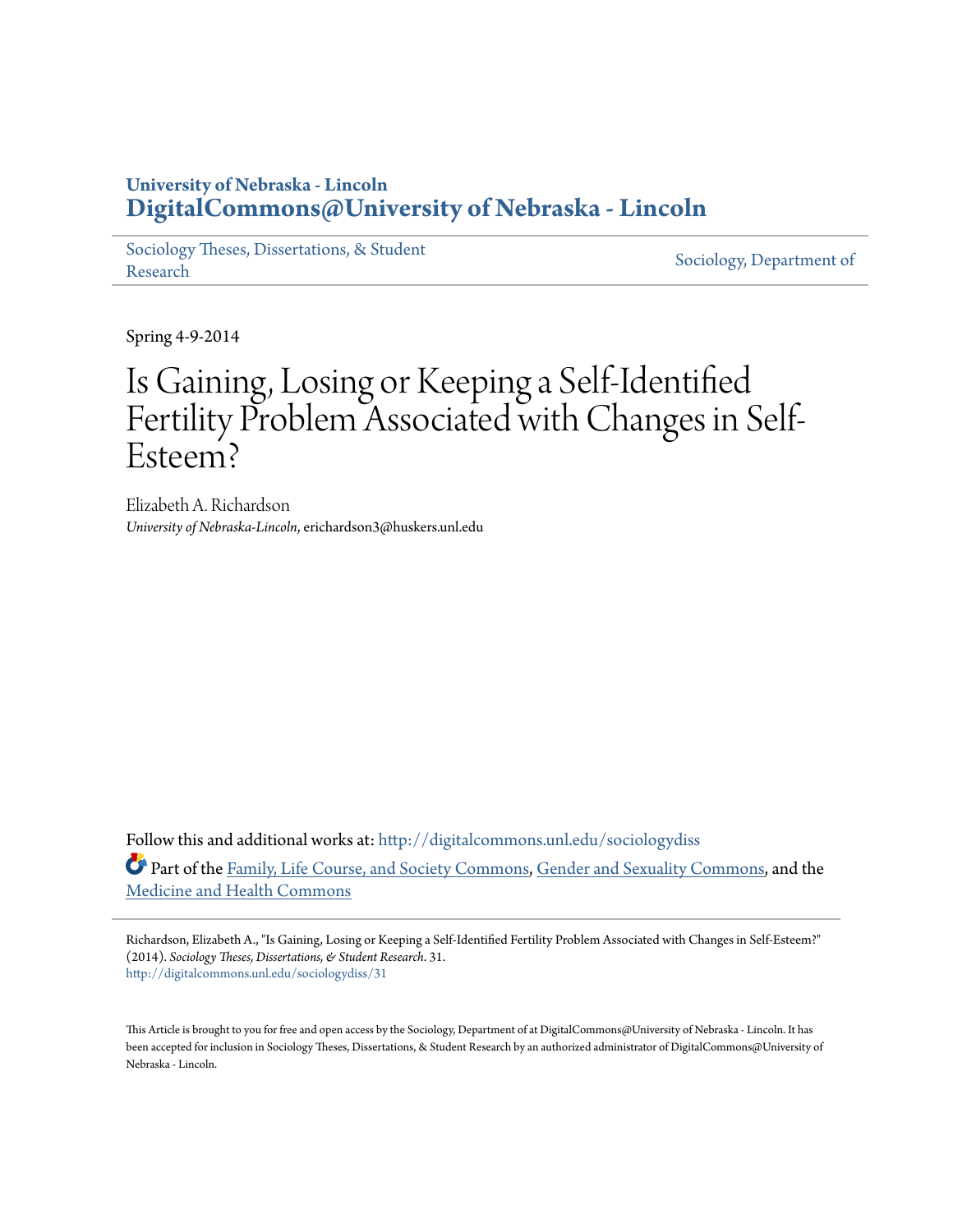## IS GAINING, LOSING, OR KEEPING A SELF-IDENTIFIED FERTILITY PROBLEM

### ASSOCIATED WITH CHANGES IN SELF-ESTEEM?

By

Elizabeth A. Richardson

### A THESIS

Presented to the Faculty of

The Graduate College at the University of Nebraska

In Partial Fulfillment of Requirements

For the Degree of Master of Arts

Major: Sociology

Under the Supervision of Professor Julia McQuillan

Lincoln, Nebraska

March, 2014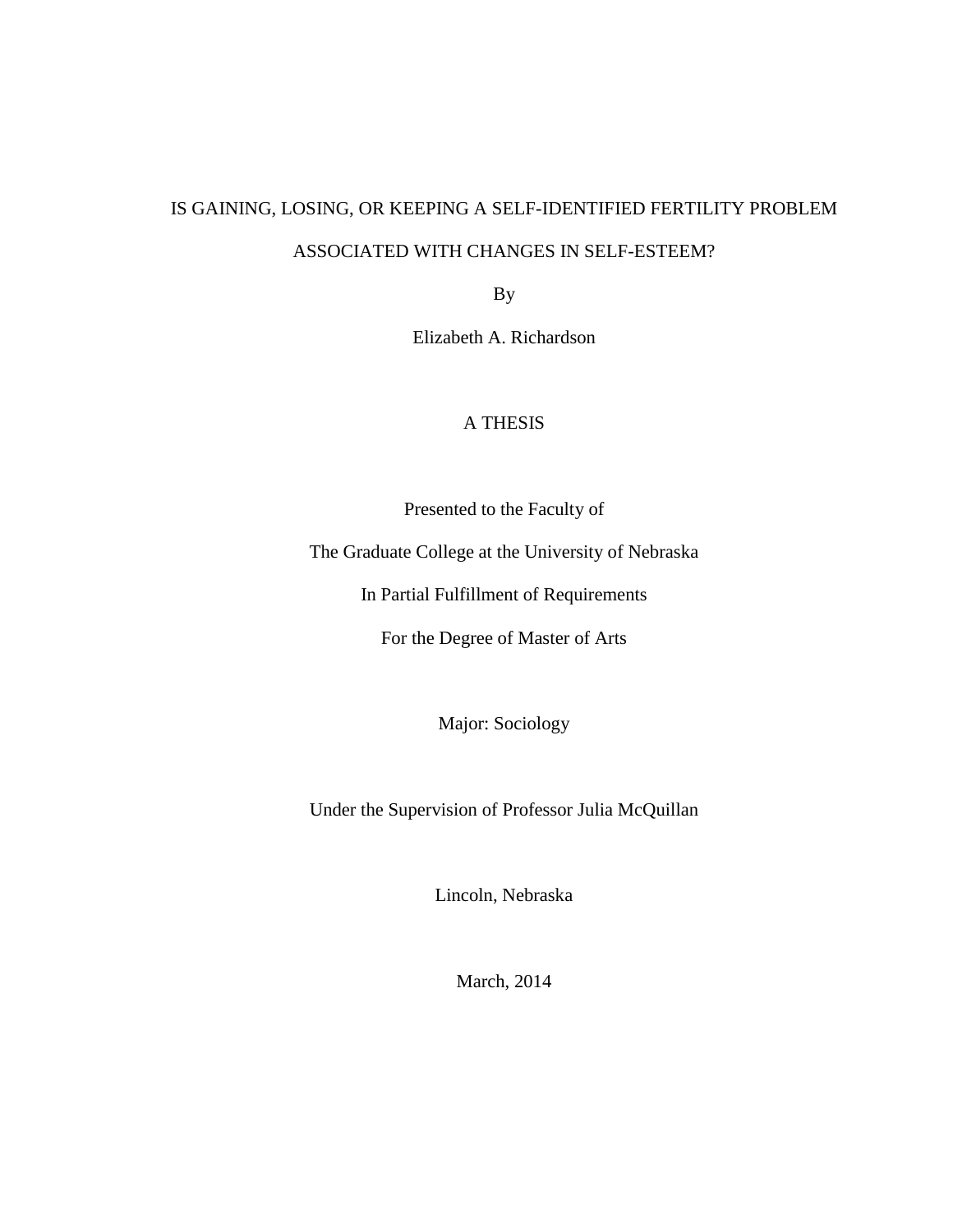## IS GAINING, LOSING, OR KEEPING A SELF-IDENTIFIED FERTILITY PROBLEM ASSOCIATED WITH CHANGES IN SELF-ESTEEM?

Elizabeth A. Richardson, M.A.

University of Nebraska, 2014

Adviser: Julia McQuillan

Because motherhood is an expected and valued identity in the United States, becoming a mother should lead to an increase in self-esteem and perceiving a problem becoming a mother should lead to a decrease in self-esteem. Little research has examined the combined experience of both identifying with a fertility problem and becoming a mother or not over time. Guided by identity theory framework, this study uses two waves of data from the National Survey of Fertility Barriers (NSFB) to examine how change and stability in motherhood status and perceived fertility barrier status is associated with changes in self-esteem among women who initially were not mothers. Results revealed that gaining or losing a fertility problem identity was not associated with changes in selfesteem; however, becoming a mother was associated with increased self-esteem. The persistence of a fertility problem identity was associated with a decrease in self-esteem for those who did not become a mother and increased self-esteem for those who did become a mother. Women who did not report a fertility problem at either interview and became a mother by wave 2 had a significant increase in self-esteem between waves. A small group of women became mothers and identified a fertility problem at wave two; this group had a substantial increase in self-esteem, and the association was larger for older compared to younger women. These findings suggest that becoming a mother has a bigger impact on a woman's self-esteem than perceiving a fertility problem.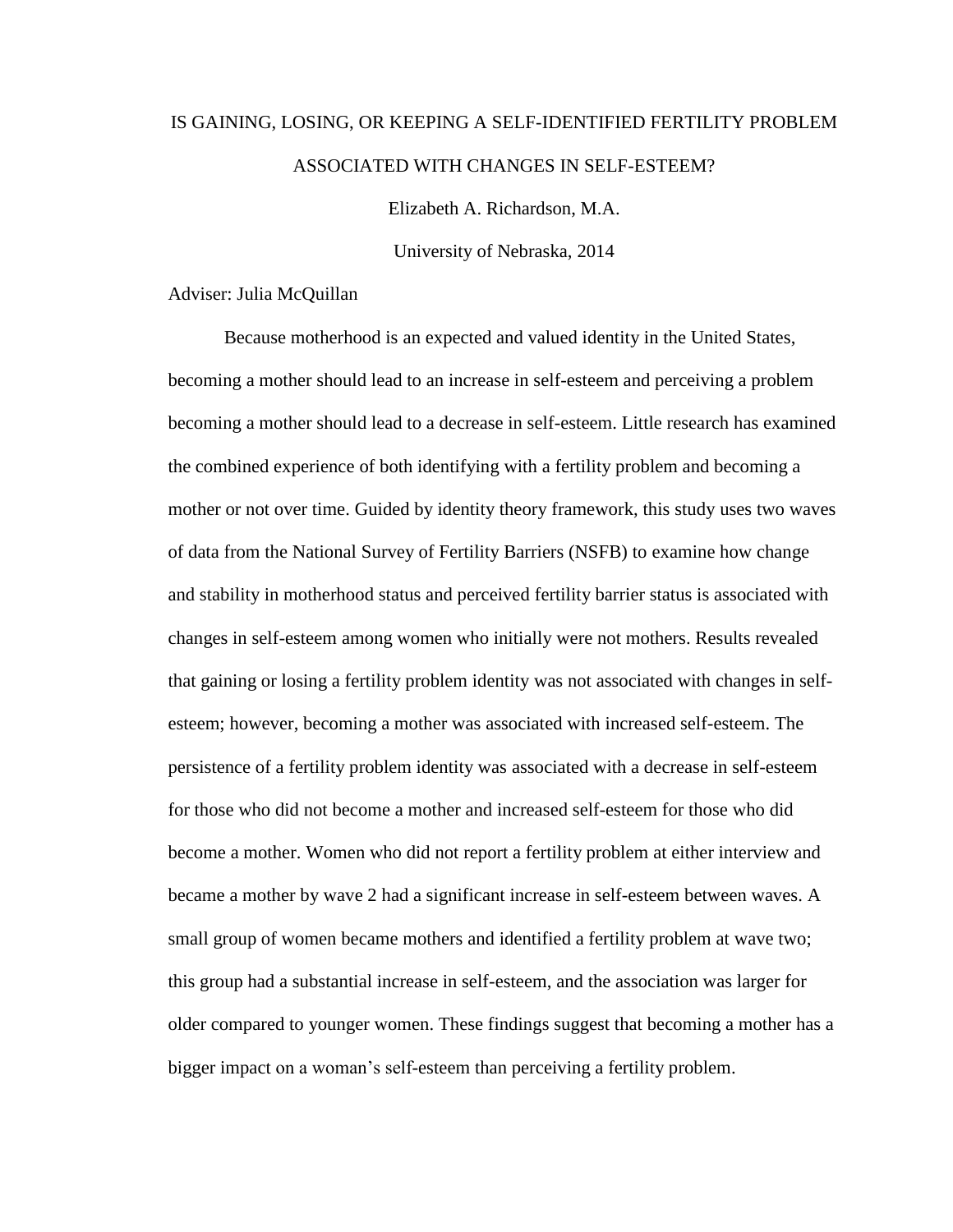#### INTRODUCTION

Motherhood is an important status and identity among women in the United States (McQuillan et al. 2008). The inability to become a mother, therefore, should be associated with lower self-esteem. For example, prior research has shown the negative effects of infertility on women's quality of life (Abbey et al. 1992; Johnson et al. 2012; McQuillan et al. 2003). More specifically, having a fertility problem can cause challenges in achieving an identity that many women hold in high ideal, motherhood. Previous literature examining the impact of infertility on self-esteem has largely focused on samples from clinics or those seeking infertility help (Abbey et al. 1992; Greil et al. 2010). Women who tend to go to clinics have already identified that they may have trouble conceiving. Only examining women who attend fertility clinics leaves out those women who do not self-identify with having a fertility problem. Methodologically, it is difficult to determine the types of change that occurs within women who identify with a fertility problem if clinic-based samples are only examined. It is therefore important to include women who do and do not seek medical help in studies of the impact of a selfperceived fertility problem on changes in self-esteem.

The current study will improve understanding of how change and stability in perceptions of a fertility problem, in the context of becoming a mother or not, is associated with changes in self-esteem among a diverse group of women in the United States who initially have no children (are not mothers). Using identity theory, I conceptualize self-identifying a fertility problem as gaining a barrier to a socially valued identity and becoming a mother as gaining an identity that is socially valued. This study contributes to growing research on the psychosocial effects of fertility events and fertility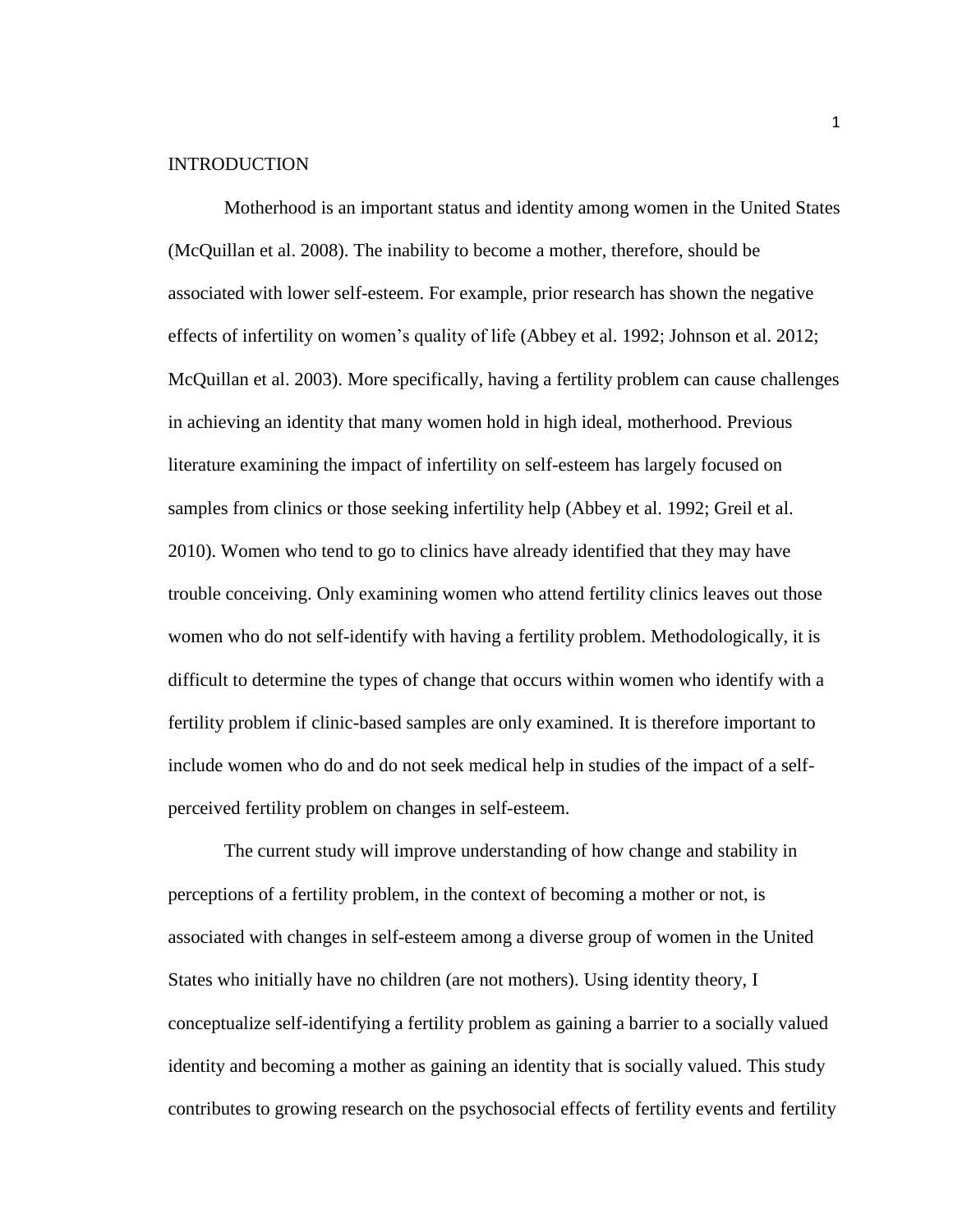problems using longitudinal, nationally representative data. Change-score multiple regressions of two-wave data provides a rigorous evaluation of gaining or losing a selfidentity as having a fertility problem or having a baby compared to no change in fertility identity. I also assess the modifying effect of age on the association between change in self-identity as having a fertility problem and, changes in self-esteem.

Infertility is often conceptualized through a medical lens, yet growing sociological research is bringing a social construction perspective to fertility problems (Greil et al. 2010). My study uses the sociological social construction of a problem approach to infertility. Therefore, I will focus on women self-identifying as having a fertility problem rather than them having to meet a medical criteria (Conrad and Barker 2010). One-third to one-half of women who meet the medical criteria of having a fertility problem personally identified that they had a problem (Greil 2010b; White et al. 2006b). Half of women who meet the medical criteria of having a fertility problem do not seek medical help (Greil et al. 2010b). Because fertility identity can differ from meeting the medical criteria for infertility it is important to examine women's self-perceptions of having a fertility problem regardless of whether or not they have met the medical criteria for infertility. Because few studies have examined the effects of self-labeling of a fertility problem using longitudinal data, the current study uses in-person change to rule out the possibility of selection effects that characterizes cross-sectional studies on this topic (Abbey et al.1991; Greil 2010a). The current research will assess how changes in social status: (becoming a mother through having a baby and seeing oneself as no longer having a fertility problem or gaining a fertility problem) are associated with changes in selfesteem. Although not a change, this study also assesses the effect of the persistence of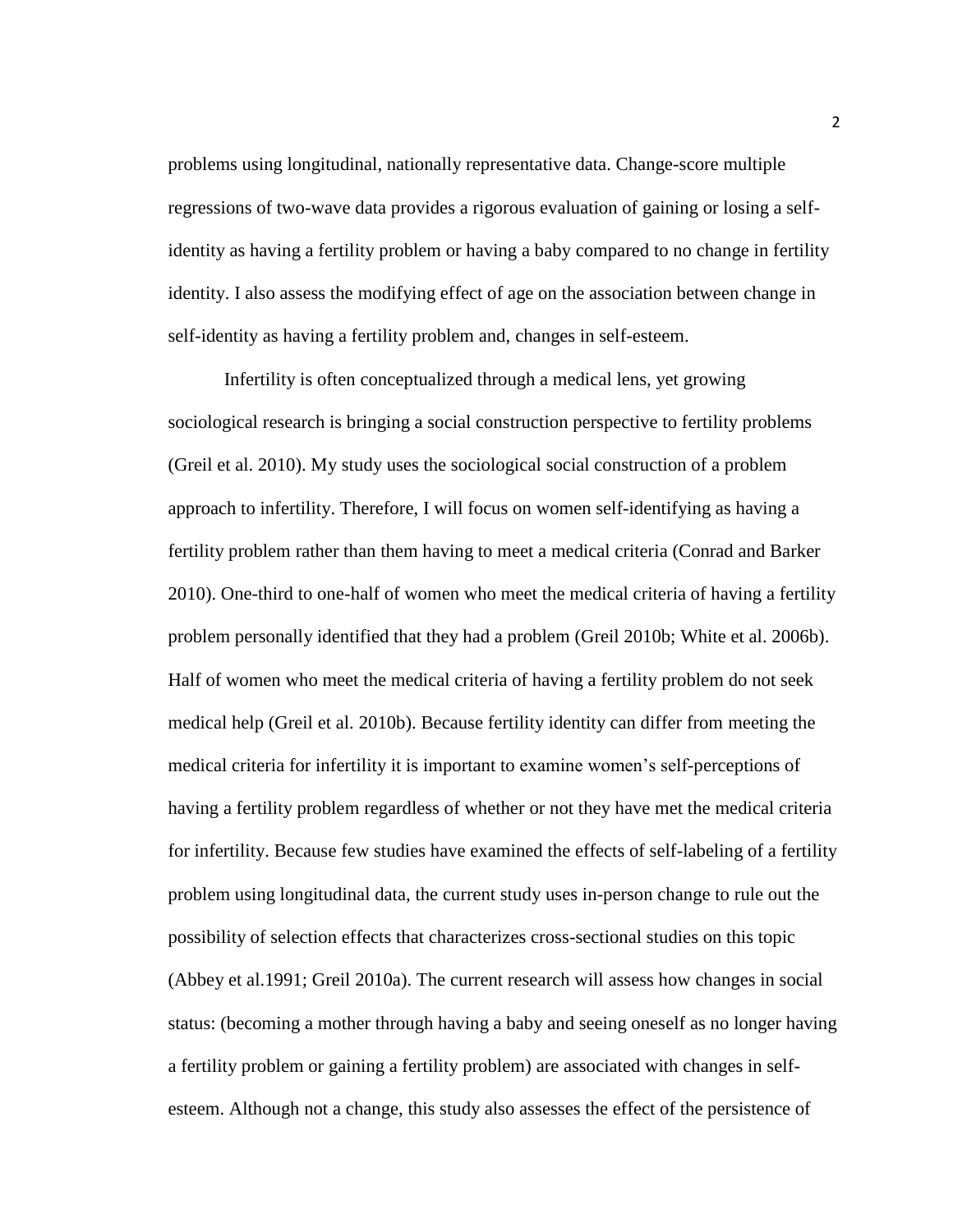perceiving a fertility problem on change in self-esteem. These changes in social identityone esteemed (becoming a mother) and one not (fertility problem identity)- should be associated with changes in self-esteem if they are as consequential as they are portrayed in prior research and in popular media on motherhood and infertility.

There is limited research on motherhood identity changes and self-esteem. There is evidence that compared to no change, becoming a mother is associated with an increase in self-esteem (Taubam et al. 2009). There is no research, however, examining if self-identifying as having a fertility problem and becoming a mother is associated with changes in self-esteem. Therefore, I examine how the importance of motherhood and identifying a barrier to achieving motherhood identity are associated with changes in women's self-esteem. This study is important because the nuances of perceiving a barrier to motherhood and becoming a mother may have a distinctive impact on change in women's self-esteem, adjusting for other changes in women's lives. If perceiving a fertility problem is associated with worse self-esteem, then efforts to help women cope with infertility will need to address not only life satisfaction (McQuillan et al. 2007) and fertility specific distress (McQuillan et al. 2003) but also self-esteem. Positive selfidentity (Pearlin et al. 1981) supports and low self-identity (Kaplan 1980) inhibits overall well-being, and therefore should be included in research focusing on the psychosocial consequences of fertility problems.

#### LITERATURE REVIEW

#### *Examining Motherhood through Identity Theory*

Identity theory posits that people hold many identities that emerge from social positions with expected roles (Stryker and Burke 2000). Individuals internalize an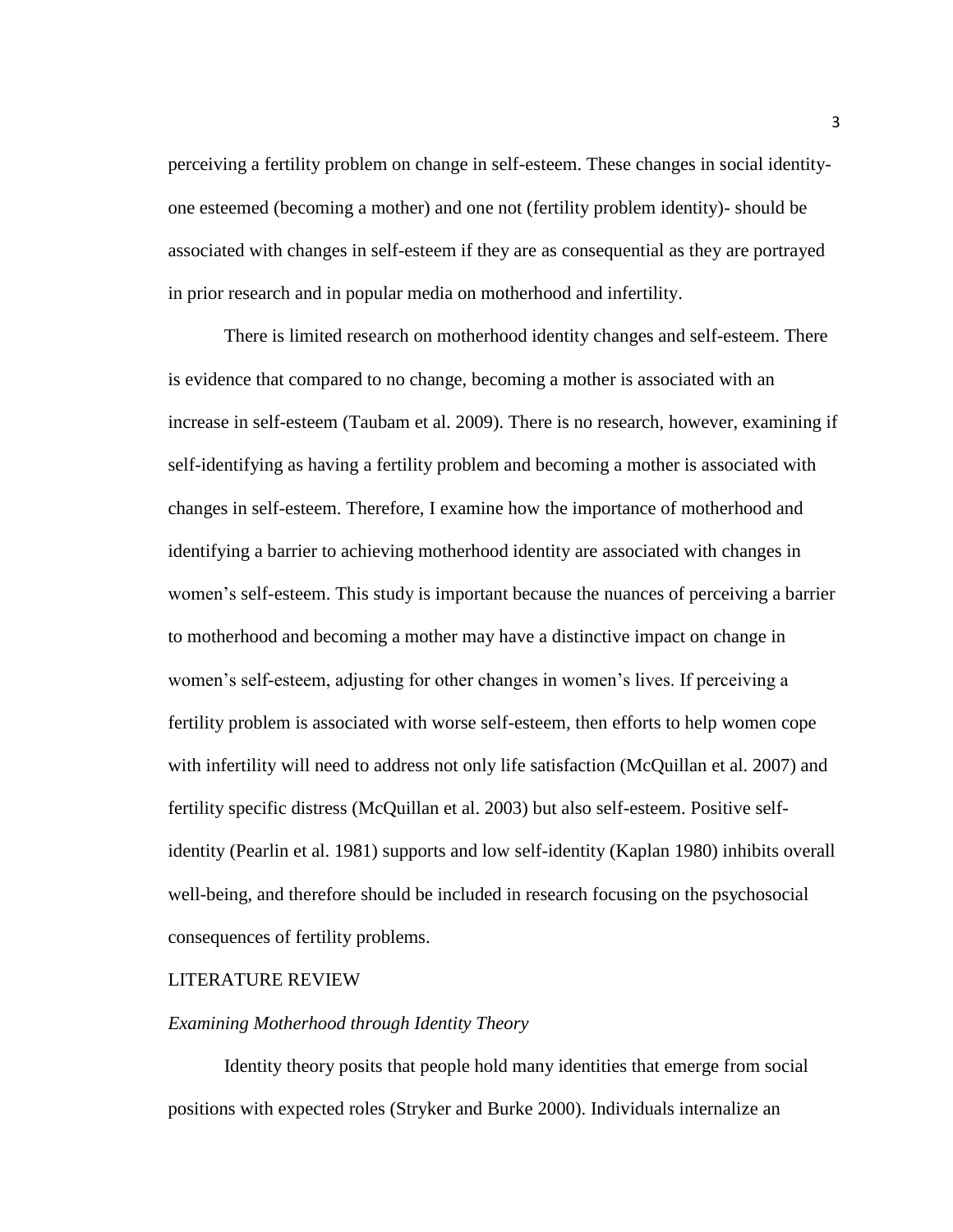identity once they have fulfilled the role expectations and the multiple identities that people hold are organized into an identity salience hierarchy where certain identities rank in higher importance compared to others (Stryker and Burke 2000). Social messages suggest that motherhood is considered a highly important identity, or master status, among most women. Because motherhood is highly ranked on the identity salience hierarchy, women who think that they cannot become mothers or who become mothers should have different self-appraisals. It is likely that becoming a mother will be associated with an increase in self-esteem and perceiving a problem having a baby will be associated with a decrease in self-esteem for those women who value motherhood (Hypothesis H1a). Self-esteem should change with becoming a mother or perceiving a barrier differently for women who have higher or lower motherhood attitudes. According to prior research, being a mother is considered a calling (Abbott, Wallace, and Tyler 2005) and defines what is womanly (Glover, McLellan, and Weaver 2008; Ussher 1989) for some women. Because having children and being a woman have both biological and social aspects in American society, women who greatly value motherhood are likely to experience a decrease in self-esteem if they suffer from a fertility problem (identity threat) but should experience an increase in self-esteem if they become a mother (identity boost) (Hypothesis 2a). Research, however, shows that not all women value becoming a mother and a small segment of women are relieved when they have a fertility barrier (Gillespie 2003). Thus, it is expected that those women who do not value motherhood and do not have a child will not experience a change in self-esteem due to having a fertility problem.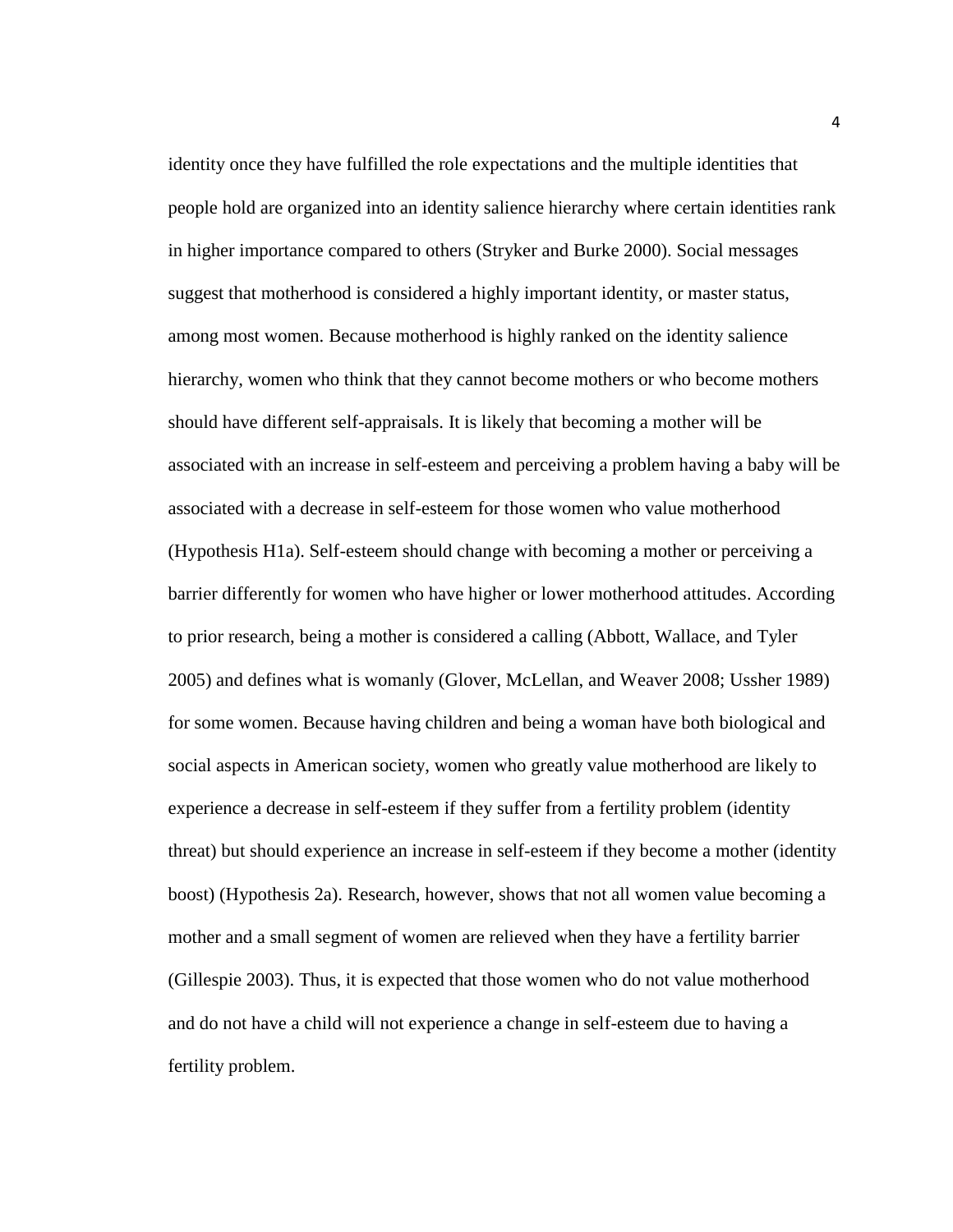Many Americans see the biological ability to have a child and being "womanly" as linked (Abbey et al. 1991; Ussher 1989) and that womanhood is achieved through pregnancy and giving birth (Glover et al. 2008). Further, some women reported "motherhood" and "womanhood" as synonymous terms (Ulrich and Weatherall 2000). Because becoming a mother is a highly valued status (Glover et al. 2008; UIrich and Weatherall 2000) and not being able to be a mother can be stigmatizing and seen as a failure to achieving adult femininity (Abbey et al. 1991; Ussher 1989), gaining a motherhood status should be associated with an increase and gaining a fertility barrier should be associated with decreased self-esteem (Hypothesis 1c).

Parenthood is a cultural norm in the United States; therefore not having children is considered by many to be deviant (Ridgeway and Correll 2004; Ulrich and Weatherall 2000). Ulrich and Weatherall (2000) found in their qualitative study that heterosexual women described motherhood as a natural instinct and a crucial step in fulfilling their relationship with their partners. Women described having children with their partners as creating the ultimate bond and the final stage of their relationship. Failing to have children due to infertility left the women feeling "incomplete" (Ulrich and Weatherall 2000). Research shows, however, that women vary in how much they value motherhood. McQuillan et al. (2008) found that overall women held motherhood in high regard, yet there was a full range of scores indicating that some women put a low value on motherhood compared to others. As such, it is expected that higher salience (indicated by higher importance of motherhood) should modify the association between having a child and self-labeling. In other words, the direction and strength of the association between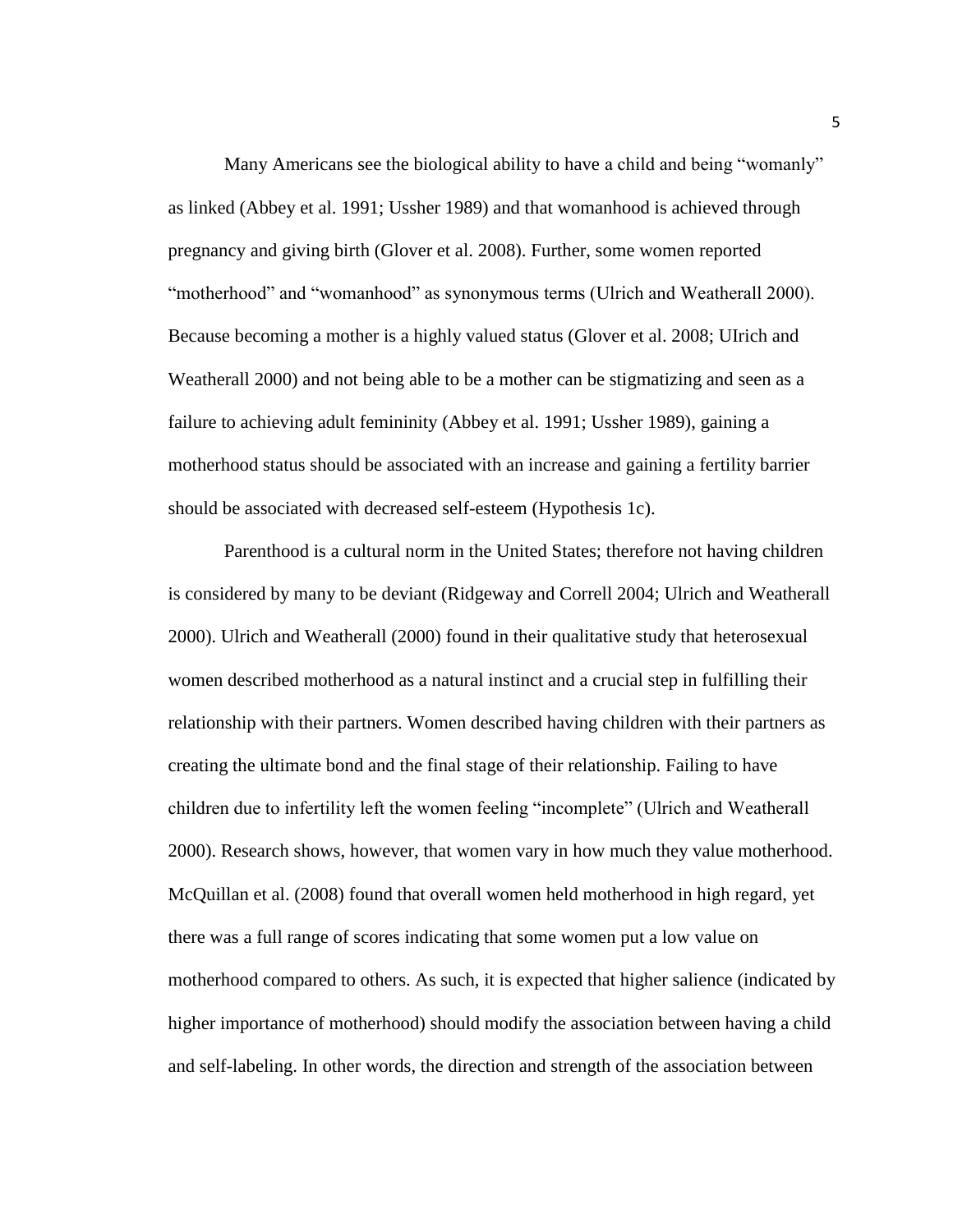change in status (e.g. gaining a fertility barrier status or becoming a mother) and change in self-esteem should differ by level of importance of motherhood.

Parenthood is considered one of the most important identities in the identity salience hierarchy despite other roles or possessions (McQuillan et al. 2003). Motherhood to women is considered a master status that influences other roles and statuses (Hughes 1945; McQuillan et al. 2003). If women are not able to achieve their master status and they desire to have children, they may experience stress and a lower sense of self-esteem. Therefore, I hypothesize that women who strongly value motherhood should experience a barrier that threatens a master status, and thus, experience a decline in self-esteem (Hypothesis 2).

#### *Self-Identified Fertility Problem*

Encountering fertility problems, which often comes as a surprise, is an obstacle that people confront when they intend to have children but cannot (Greil et al. 1991). The inability to have children often is conceptualized as a personal failure and "infertility" can be a damaging identity. Even when a woman's body is not the source of the infertility problem, they are often the focus of treatments and experience lack of conception in an acute way because their bodies are central to pregnancy and birth (Abbey et al. 1991; McLeod and Ponesse 2008).

Prior research has shown that there is an assortment of negative psychological outcomes that women may experience from involuntary childlessness. Women with multiple fertility problems have been found to report greater distress compared to those with no fertility problems (McQuillan et al. 2003). Women who gave up intentions to have children experience increases in depressive symptoms (White et al. 2006a). The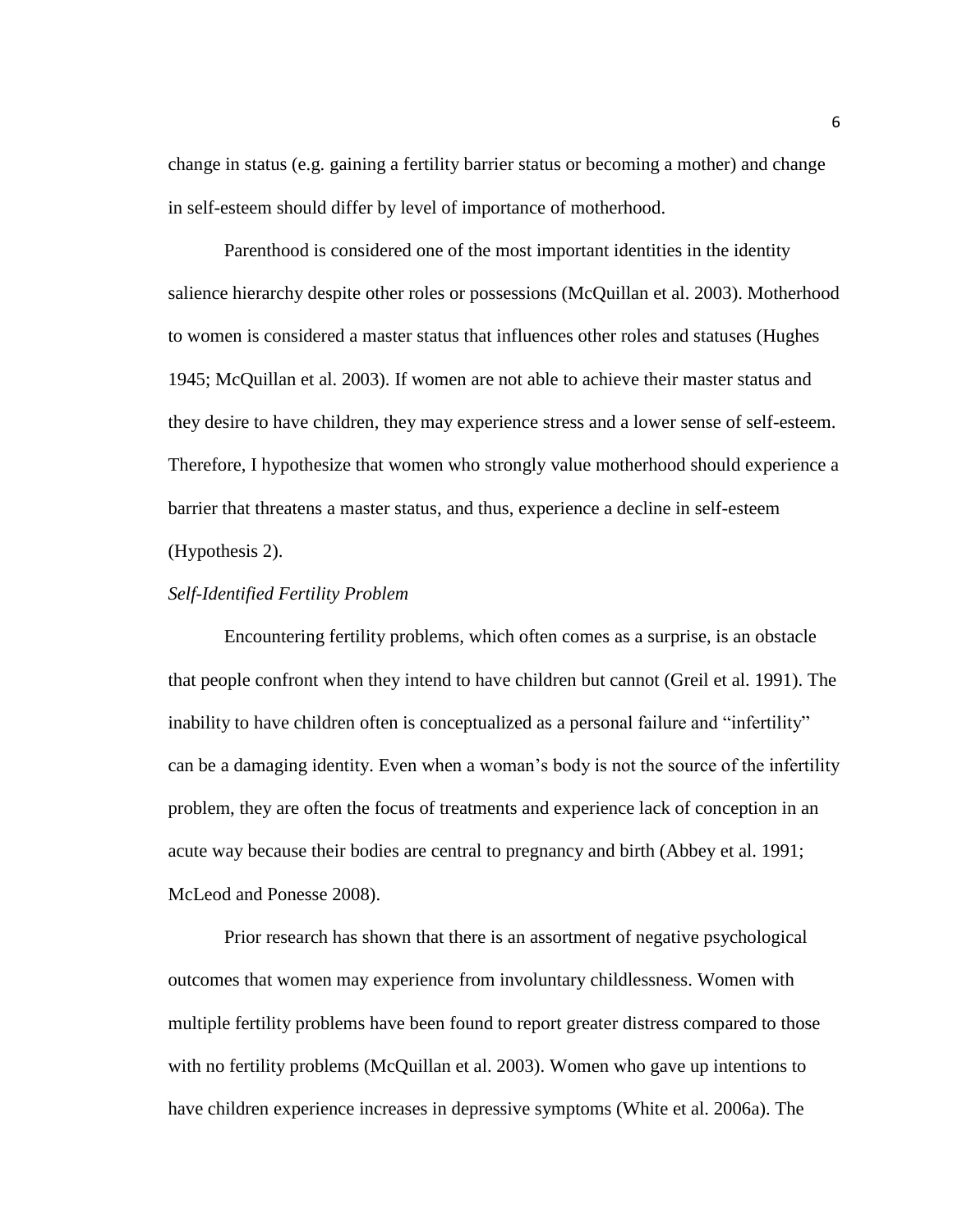negative psychological effects of internalizing a fertility problem identity are likely to create an in-person change of identity, yet I know of no studies that have tested this hypothesis. For example, women report that they feel "anxiety" and "anger" when they are unable to conceive a child (Jacob et al. 2007). Based on the literature showing the negative effects of infertility, I predict that losing a self-identification of a fertility problem would be associated with an increase in self-esteem (Hypothesis 1b) and gaining a self-identification of a fertility problem would be associated with a decline in selfesteem (Hypothesis 1c). In addition to the negative feelings that perceiving a fertility barrier can create within women, various factors are also important to consider when examining the effects of a fertility problem barrier on self-esteem.

Age, self-rated health and seeking medical health are likely to shape the experiences of gaining or losing a perception of a fertility barrier. McQuillan et al. (2003) found that older women express less distress associated with fertility problems than younger women. Therefore age should modify the association between change in status (i.e. becoming a mother or gaining a self-identified fertility problem) and change in selfesteem (Hypothesis 3). Women with better self-rated health have fewer consequences from infertility compared to women who report worse health (McQuillan et al. 2003; White et al. 2006a; White et al. 2006b). Not all women who perceive that they have a fertility problem will talk to a doctor (White et al. 2006b; Greil et al. 2010). Yet the process of medical helpseeking for infertility could be more a source of lower self-esteem than self-identifying a problem itself (Greil 1991). Controlling for self-rated health, therefore, could mediate the association between change in fertility status and change in self-esteem. Even among women who do not talk to a doctor, identifying with a fertility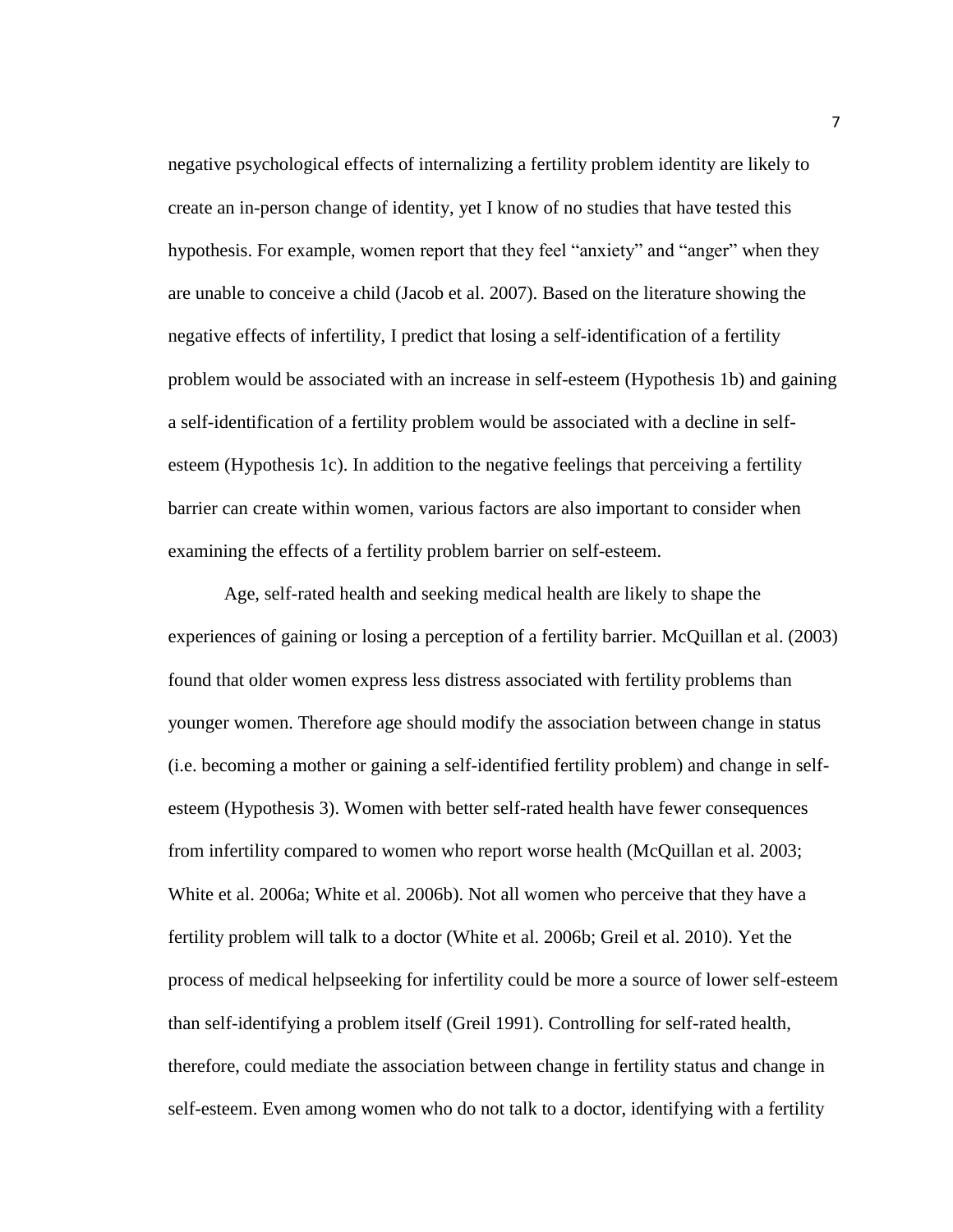problem is associated with high levels of distress among women who were involuntarily childlessness (McQuillan et al. 2003) Thus, age, health status and talking to a doctor may affect how change in fertility status is associated with changes in self-esteem.

Attitudes and values could also explain the apparent association between change in fertility status and changes in self-esteem. For example, the association could differ for women who value leisure or career success more or less (Mahlstedt 1985; McCormick 1980; Parry and Shinew 2004) or who have higher or lower economic resources (Bell 2009). Motherhood is not the only valued identity open to adult women. Enjoying leisure, career success, and relationship satisfaction all can co-exist with or replace motherhood as a valued identities (McQuillan 2008). For example, success at work is associated with self-esteem (Judge 2009). Women of lower SES have a unique experience of infertility compared to women with higher SES; they have lower access to medical treatments for infertility and are unlikely to be approved for adoption (Bell 2009). Economic hardship has also been linked to greater distress among women (Wickrama et al. 2012). Identifying a fertility problem has also been associated with an increase in the desire for social support among women (Beutel et al., 1998) and having a spouse is associated with higher self-esteem for women (Elliot 1996; Sacco and Phares 2001). Religion also has been found to play a role in helping women cope with having a fertility problem (Ventura et al. 2007), however, some women justify infertility as God's will and blame God when they fail to conceive (Greil 1991). Thus, it is important to include changes in work, leisure, economic hardship, social support, marital status and religiosity in models investigating the association between changes in fertility identity status and changes in self-esteem.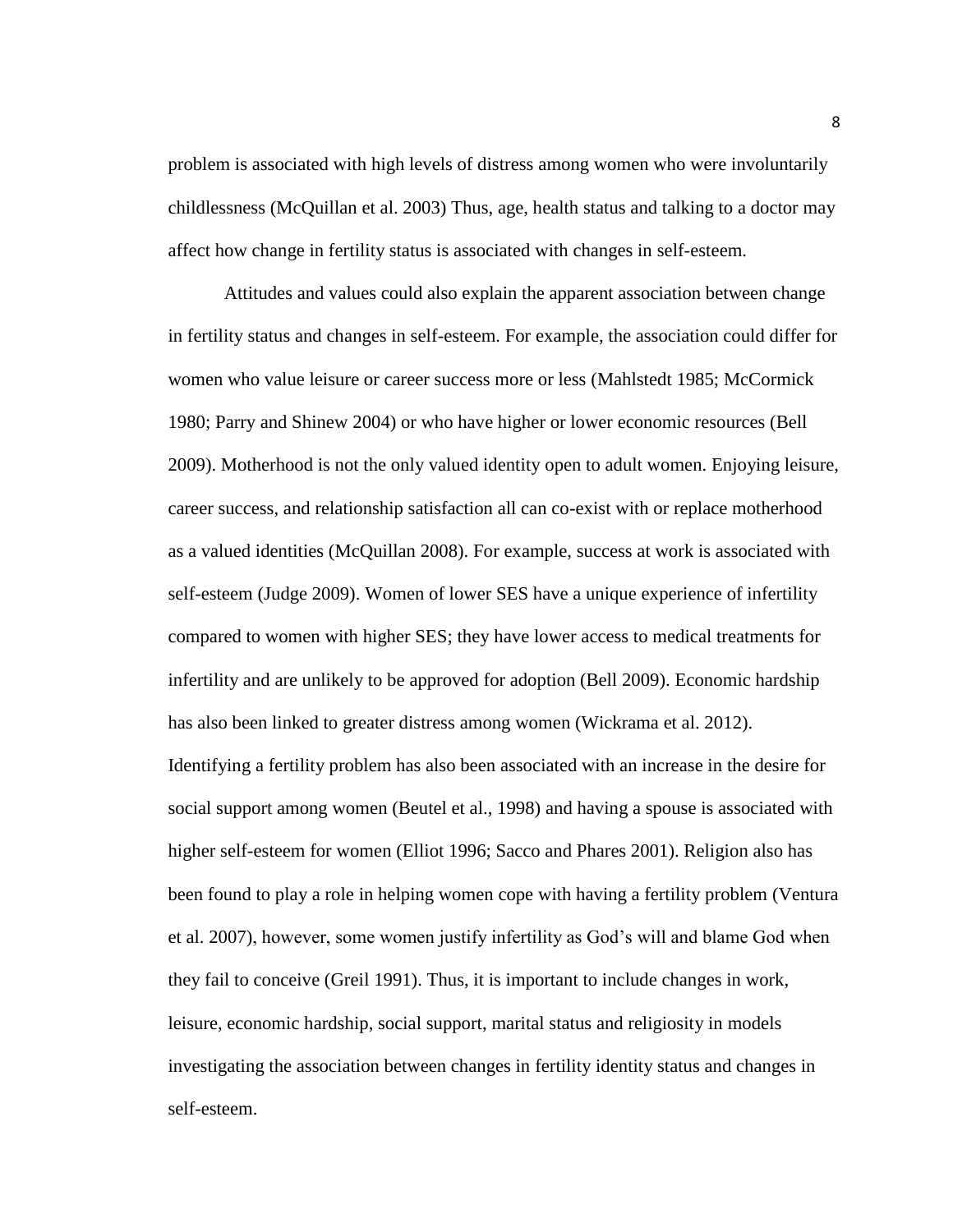#### *Primary Infertility versus Secondary Infertility*

This study focuses on women who had no children at time one and may or may not have had a child by time two. Because primary infertility is often defined as infertility among women with no children and secondary infertility is often defined as infertility among women who already have children, primary or secondary infertility may seem irrelevant to this study. Yet some women have a pregnancy that ends in a miscarriage or abortion and then encounter infertility. By medical definitions these women will be counted as having secondary infertility. Yet because I used parent status, no prior pregnancy, as the key inclusion criteria, some of the women in this study could have had prior pregnancies. This is an appropriate approach because of the comparison with "becoming a mother", and because Greil et al. (2011) find that women experience infertility following a pregnancy that does or does not result in becoming a mother differently than the strict medical criteria might presume. Greil et al. (2011) found that women who had primary infertility reported higher distress than women with secondary infertility. The current study will focus on the identity relevant meanings of fertility problems and, because I am comparing becoming a mother and subsequently becoming aware of a fertility problem, I focus only on those women who do not have children at Wave 1.

Research on the impact of having a fertility problem and its' effects on selfesteem have been limited to populations seeking help for infertility through clinics or infertility specialists and those women who meet biomedical criteria of infertility (Abbey et al. 1992; Hennings et al. 2002). In a cross sectional study, Abbey et al. (1992) examined the mediating effects of self-esteem on infertility stress on well-being among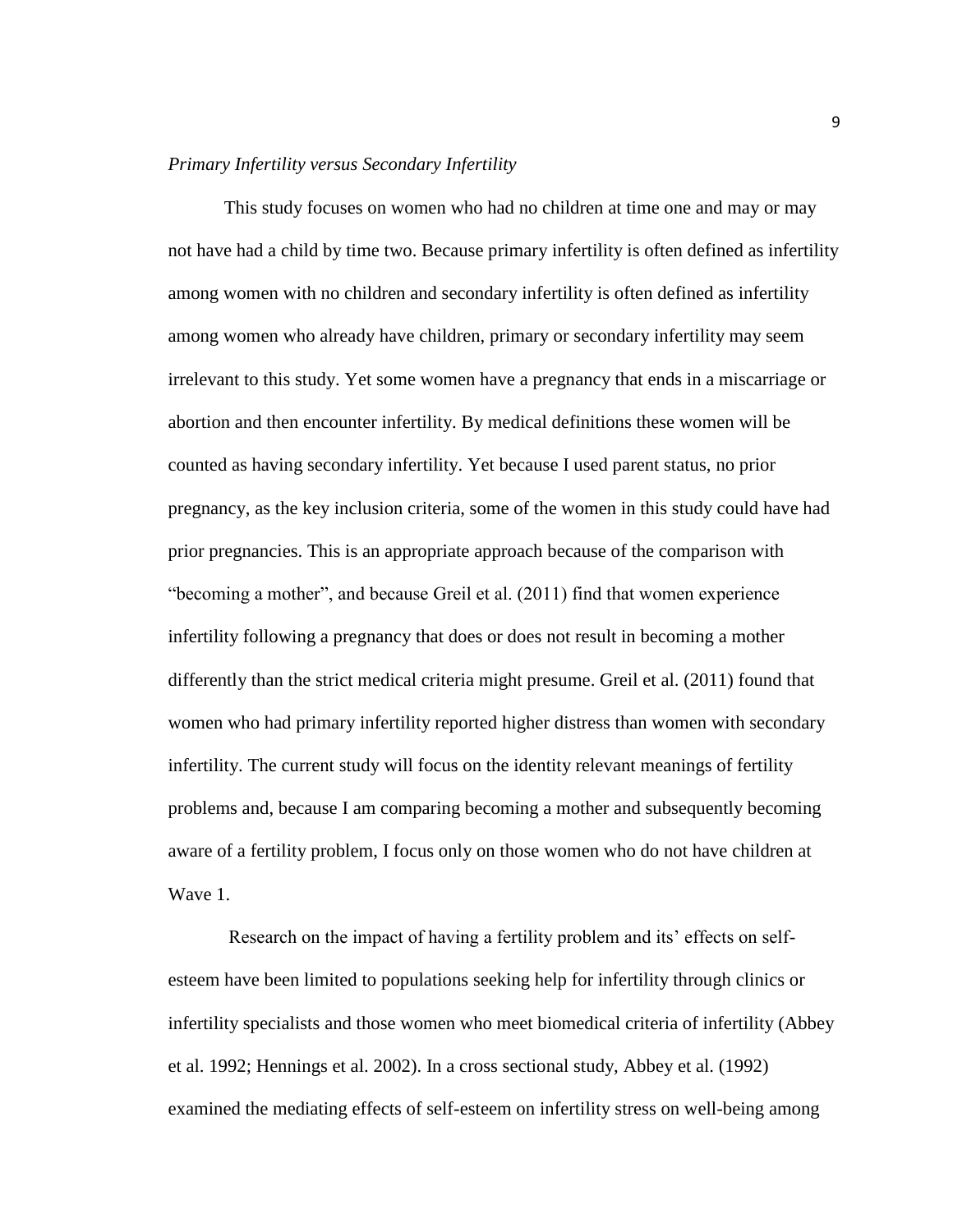women who sought help from an infertility specialist. The authors found that the more fertility stress women felt the lower their self-esteem was and their general wellbeing declined (Abbey et al., 1992). These findings, however, may differ among a more diverse population-based sample of women and it is difficult to discern whether lower selfesteem is due to infertility or help-seeking. As such, the current study will examine the effects of identifying with a primary fertility problem using a nationally representative, longitudinal sample in order to test the association between identifying with a fertility problem and the effects it has on self-esteem. In addition, I specifically assess the effect of entering or ending medical helpseeking for infertility compared to never seeking medical help on changes in self-esteem.

#### *Self-Esteem*

Self-esteem, which refers to an individual's overall positive evaluation of the self has been conceptualized as a major component of developing a healthy self-concept (Cast and Burke 2002; Rosenberg 1979). Specifically, self-esteem has two major components: competence and worth (Rosenberg 1990). I study worth-based self-esteem, which refers to the degree in which a person feels they are of value (Cast and Burke 2002). A vital part of self-worth is based on the amount of psychological resources that a person has to help shield against negative, stressful experiences (Pearlin and Schooler 1978). These psychological resources are independent of certain roles a person holds and help determine how well the individual copes with stressors (Pearlin and Schooler 1978). The ability and success of performing certain roles, however, is self-evaluated by referring to a comparison group (Thoits 2011). Women with fertility problems are likely to evaluate themselves compared to women in the same age, socioeconomic or locational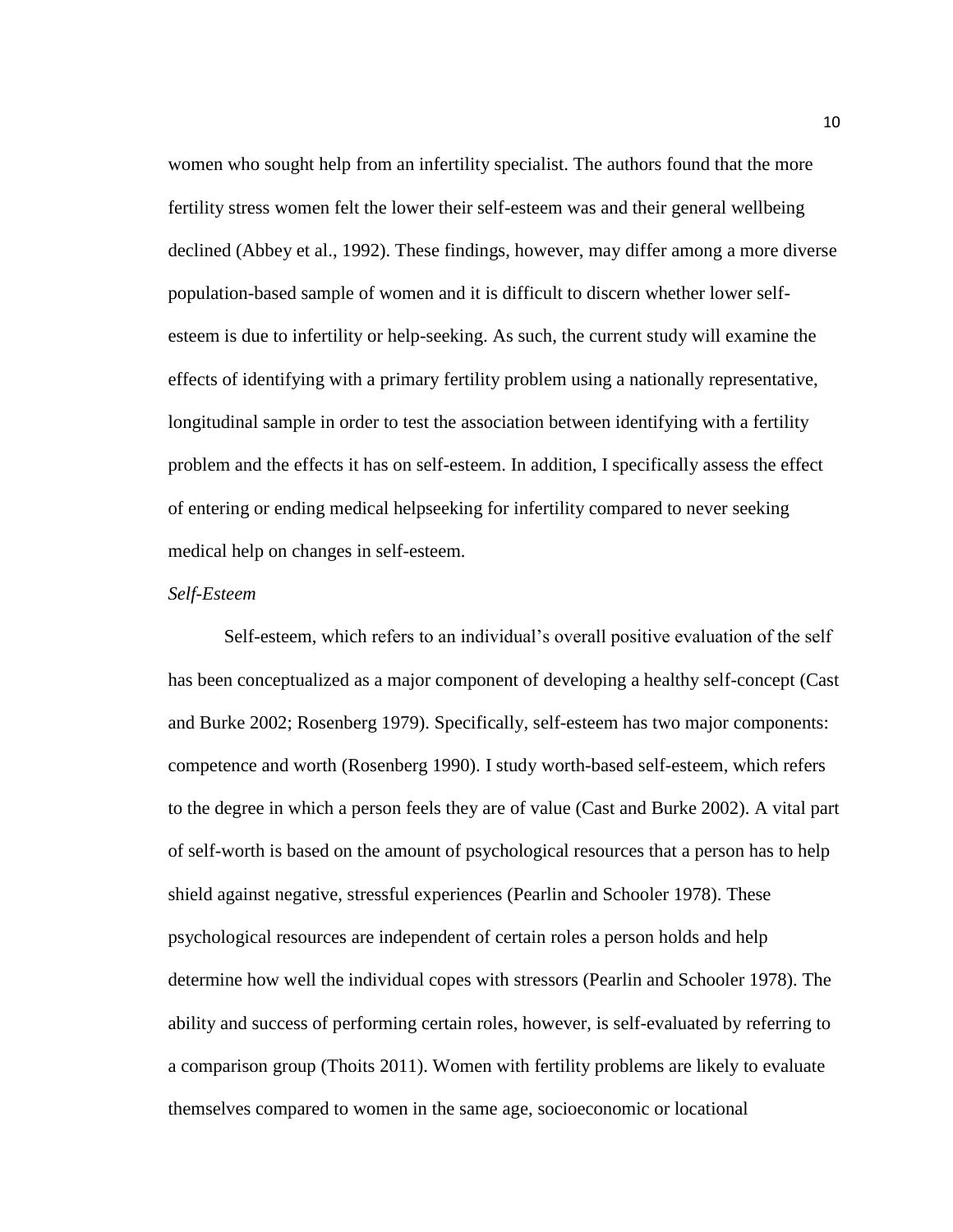surroundings, known as their reference group. Self-esteem is built on self-evaluations of their reference group within treasured role domains (Thoits 2011). For women for whom motherhood is a highly salient identity, having a fertility problem should contribute to lower self-esteem compared to women who do not gain a fertility problem identity over time. It is also expected that coping resources, such as social support and religiosity, would buffer the potential consequences of fertility problems on declines in self-esteem.

There are two general perceptions on how self-esteem is conceptualized: state or stable trait (Leary 1999). State self-esteem is a momentary assessment of one's self and trait self-esteem is a person's general perception of their value. State self-esteem varies based on how the person perceives others feel about them. State self-esteem increases if a person feels others around them think highly of them and decreases if they think negatively about them. Trait self-esteem is based on how the person feels they are of total value to others and predicts future actions (Leary 1999). Conley (1984) argued that selfesteem is more state-like because it is substantially influenced by a person's environment. Self-esteem has also been found to be the most stable during adulthood, but fluctuates during young adulthood and old age (Trzesniewski et al. 2003). Self-esteem in this context is depicted similar to a personality trait; it is changing, but also has some steadiness (Trzesniewski et al. 2003). Harter and Whitesell (2003) found that an individual's self-esteem was either trait or state-like depending on approval from others. They also found that a change in self-esteem was related to mood (Harter and Whitesell 2003). By treating self-esteem as a state, women who have difficulty achieving the normalized biological function of having a child will experience rejection and stress from their primary groups and lead to lower self-esteem.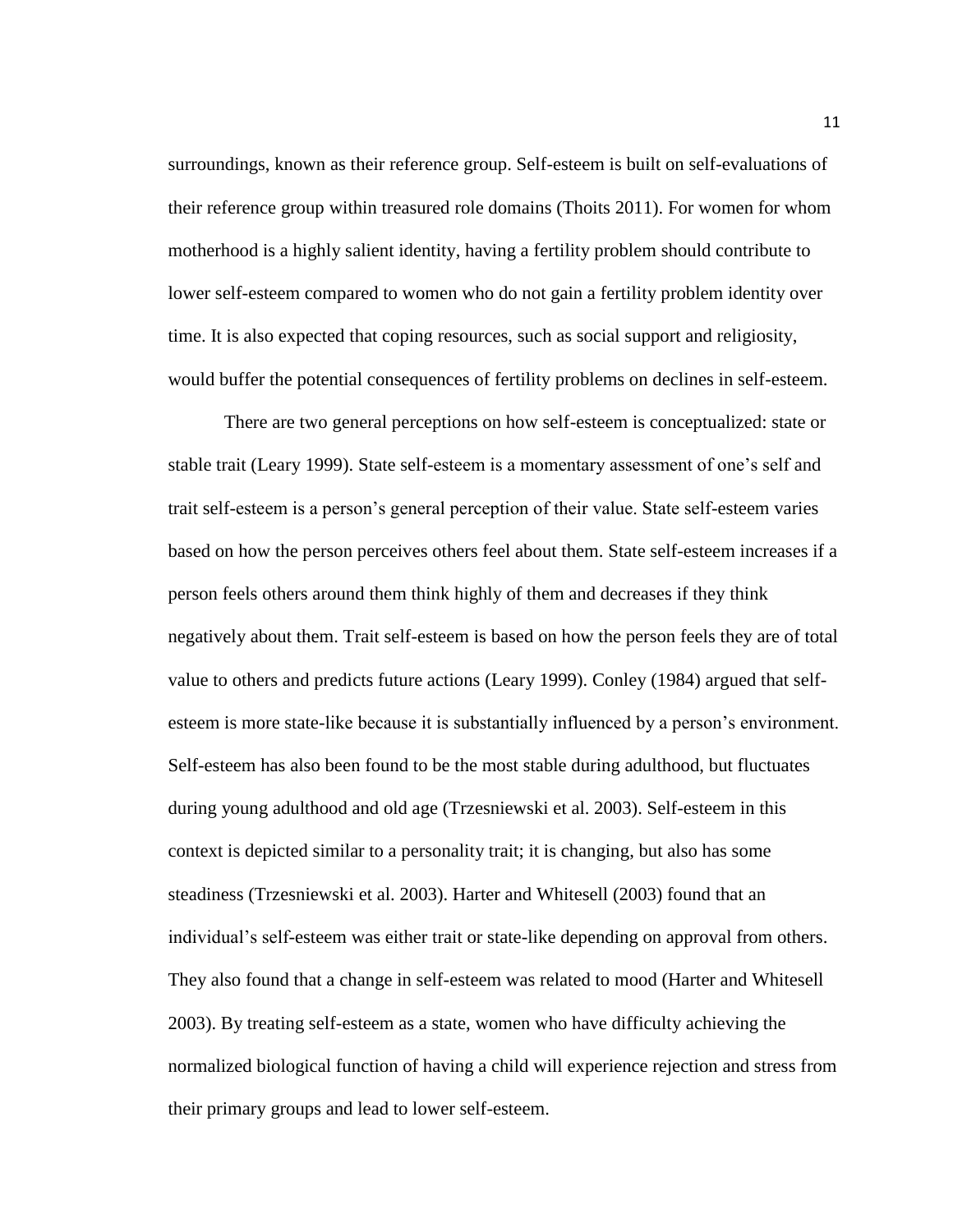Many studies have shown the benefits that motherhood status has on self-esteem. When motherhood is "threatened" the result is lower levels of mental health among women (Taubam et al. 2009). Amato and Kane (2011) found that having children did not negatively influence mother's self-esteem among women who waited to have children. Self-esteem is also improved if women are able to integrate their new motherhood identity and balance pre-existing roles (Reilly et al. 1987). Although there is evidence that motherhood increases self-esteem (Amato and Kane 2011; Reilly et al. 1987), research has also shown that having a child decreases self-esteem due to new stressors, decrease in martial satisfaction, and interference of wage earning (Elliot 1996). In contrast, Oates (1997) found that motherhood did not influence self-esteem. Although there is some contradictory evidence about the effects of motherhood status on selfesteem, I predict that self-esteem will increase when women become mothers due to motherhood being a highly valued identity (Hypothesis 1c).

McQuillan et al. (2003) applied an identity framework to a cross sectional population based sample with distress as an outcome and found that when situations outside of the individual's control blocks them from reaching an important identity they are likely to experience stress. Psychological distress has also been found to increase when an important identity is threatened (Thoits 1992). Women may internalize failing to easily conceive a child as a personal failure and their self-esteem will decrease (Abbey et al. 1992). According to identity theory, when a stressor threatens an important identity, such as motherhood, like a fertility problem, having a child should then lead to an increase in self-esteem. When women do not have a child, however, this should lead to lower self-esteem since they are unable to achieve the identity of motherhood. Thus,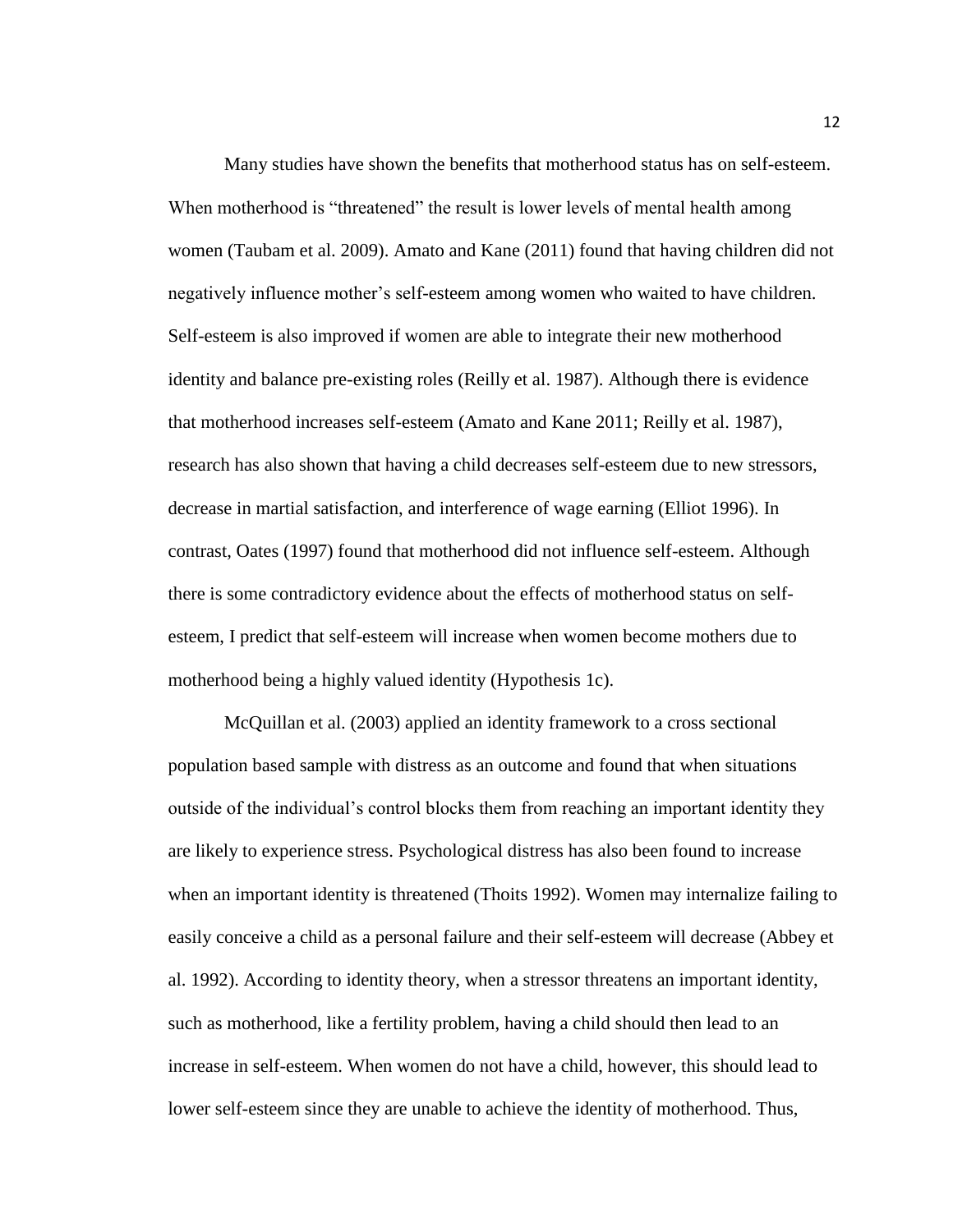becoming a mother should lead to an increase in self-esteem compared to women who do not become mothers. In regards to recognizing a fertility barrier, this study will examine if women change how they feel about themselves after not being able to achieve motherhood. Based on the prior literature review and social identity theory, I hypothesized that women who gain a fertility problem identity will experience the largest decrease in self-esteem (Hypothesis 1c). In contrast, those women who lose a fertility problem identity should have the largest increase in self-esteem (Hypothesis 1b).

#### HYPOTHESES

Based on the review of identity theory and prior research, I hypothesize the following:

H1: Women who gain a fertility problem identity, lose a fertility problem identity, or have a baby will have the greatest change in self-esteem.

H1a: Women who have a baby will experience more of an increase in selfesteem than those women who do not have a baby.

H1b: Women who lose a fertility problem identity will experience an increase in self-esteem.

H1c: Women who gain a fertility problem identity will experience a decrease in self-esteem.

H2: The relationship between fertility problem identity and self-esteem will depend upon the level of importance of motherhood.

H2a: The association between gaining or losing a self-identity as having a fertility problem and changes in self-esteem will be stronger for women with higher compared to lower initial importance of motherhood.

H3: Age will moderate the relationship between fertility problem and self-esteem.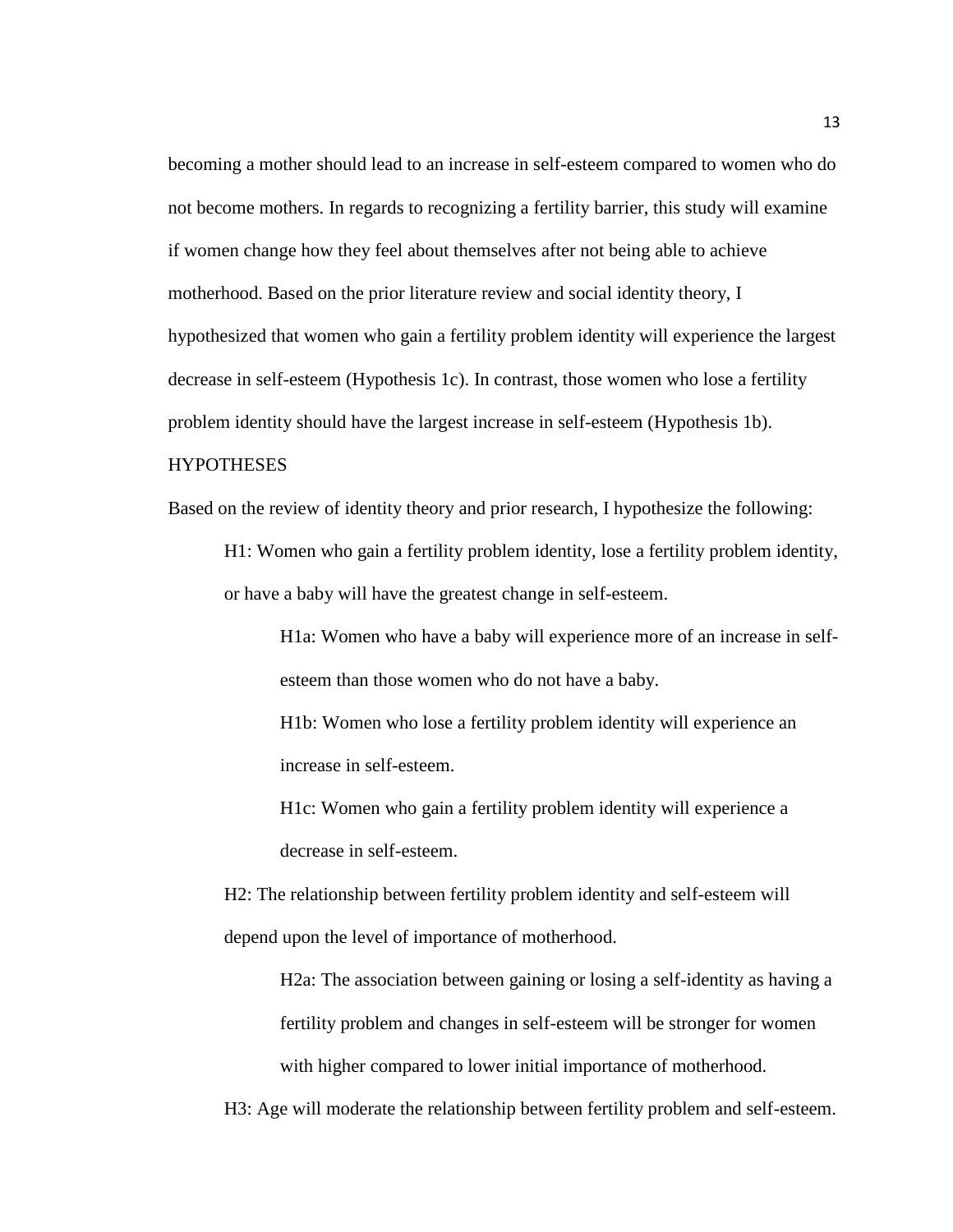H3a: The association between gaining or losing a self-identity as having a fertility problem and changes in self-esteem will be stronger for younger women compared to older women.

#### **METHODS**

#### *Sampling Procedure*

The National Survey of Fertility Barriers (NSFB) is a nationally representative telephone survey, which focuses on women and their partner's experiences of fertility and infertility. This study uses the two waves of the NSFB data (Wave 1 (2004-2006) and Wave 2 (2007-2010)) to examine the change in self-esteem among the four different fertility identity groups: those who gain a fertility problem, lose a fertility problem, persist with a fertility problem and never have a fertility problem.

The sampling procedure selected women between the ages of 25 and 45 years old. The investigators used random digit dialing to find this random sample. The sample was restricted to this age group because the National Family Growth survey found that infertility for women younger than 25 only accounted for a small percentage of cases across the United States (only 3%). The investigators wanted a sample that was representative of women in the United States with a landline telephone. The survey also over-sampled high minority census tracks to ensure a representative sample: over 40% of the sample is non-White.

To make the survey process efficient and effective, the NSFB research team used screening questions to select all women who were at risk for infertility or who previously had infertility, and  $1/10<sup>th</sup>$  of the women for comparison who had no issue or no risk of new issues. The response rate to the screening questions that determined eligibility was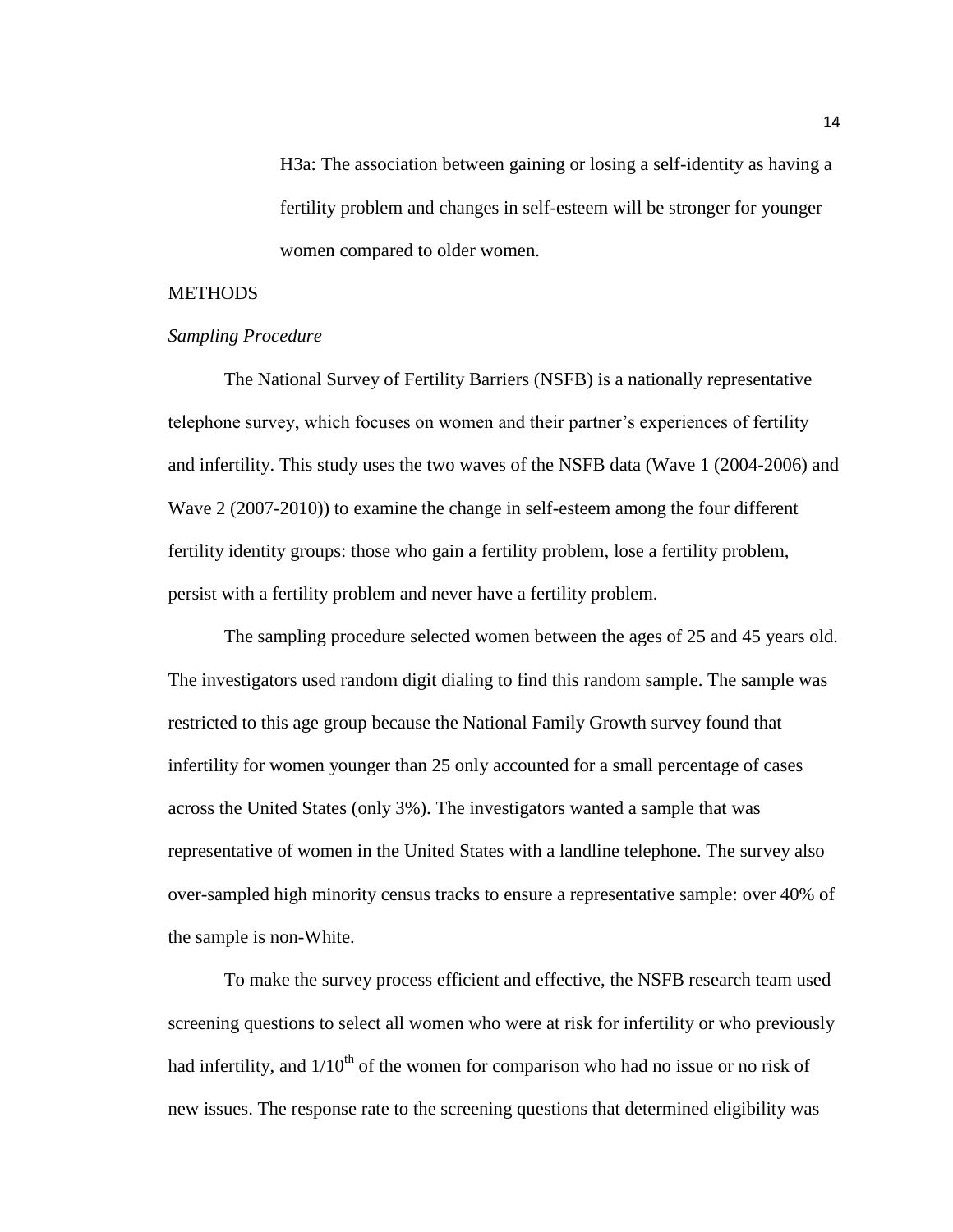54%. Women with an educational attainment of a high school degree or less were slightly under-sampled. The investigators also compared the NSFB to the National Survey of Family Growth (2002), which was a large in person survey with a response rate of 90%. The two surveys had comparable demographic characteristics and similar answer percentages.

The analytic sample for the current study includes women who initially had no children. The original sample of 4,712 women was limited to those women who did not have a child at Wave 1 of data collection (N=1,180). The sample was further limited to those women who participated in both waves of data (N=683) and had no missing data on the measures used in this study. The final analytic sample size is 563. A description of the sample is provided in Table 1 below.

#### *Measurement*

*Dependent Variable.* Women's self-esteem included three items: "I feel that I do not have much to be proud of", "I am a person of worth at least equal to others", and "All in all, I am inclined to feel I am a failure" (Rosenberg 1979). Response categories included: (1) strongly agree, (2) agree, (3) disagree or (4) strongly disagreed. The items were combined into a scale by summing the responses. The three items loaded highly on one factor and had an alpha reliability of .76. A change score for self-esteem was created by subtracting Wave 1 values from Wave 2 values.

*Independent Variables.* Self-identified fertility problem, defined as someone who responded yes or maybe to either of the following questions: "Do you think of yourself as someone who has, has had or might have trouble getting pregnant?" and "Do you think of yourself as someone who has or has had fertility problems?" The possible response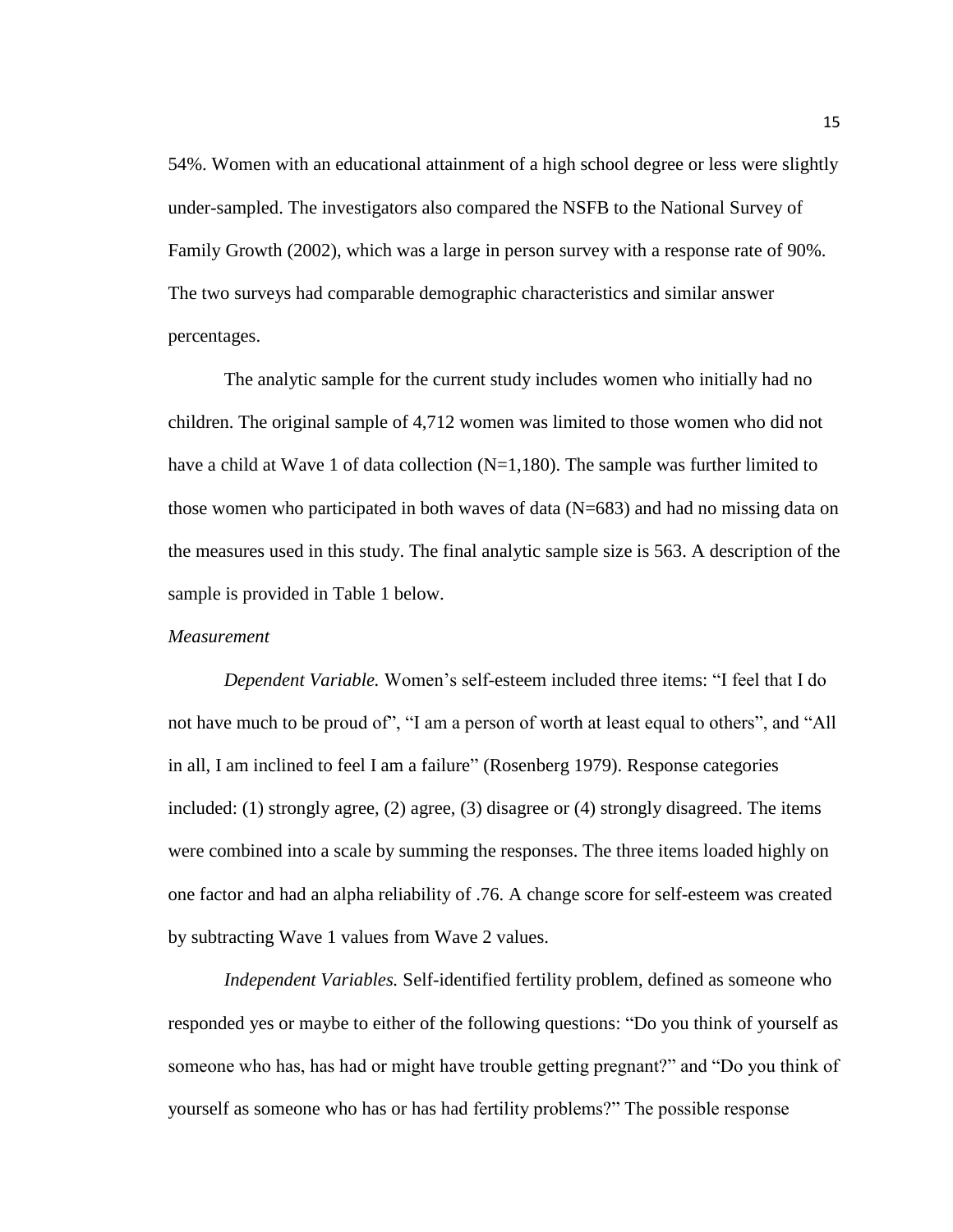choices were yes, maybe or no. The self-identification fertility problem measures were created from these Wave 1 and Wave 2 items into the four categories: persist having a fertility problem, gaining a fertility problem, losing a fertility problem or never having a fertility problem. Figure 1. shows the categories that the respondents were placed in based on these items.

#### (INSERT FIGURE 1)

Interactions were then created for each self-identity category by the "had first child by wave 2" indicator variables.

*Age.* Age at wave 1 is measured in years and is mean-centered for the analyses. Because it is a stable characteristic, it is only included in the analysis as a modifying variable for the fertility barrier self-identification and "had a baby" variables.

*Importance of Motherhood.* The importance of motherhood scale measures the salience of motherhood. The importance of motherhood scale was created by combining the following two items: "Having kids is important to my feeling complete as a woman", "I always thought I'd be a parent", "I think life will be or is more fulfilling with children" and "it is important for me to have children." The possible response choices were (1) strongly agree, (2) agree, (3) disagree, and (4) strongly disagree. Another item included was: "how important is raising children" with possible response choices: (1) very important, (2) important, (3) somewhat important, and (4) not important. The scale was coded so that a higher value meant a greater value of motherhood. The values for the importance of motherhood indicators were summed at each wave and wave 1 values were subtracted from wave 2 values to create the change score for importance of motherhood.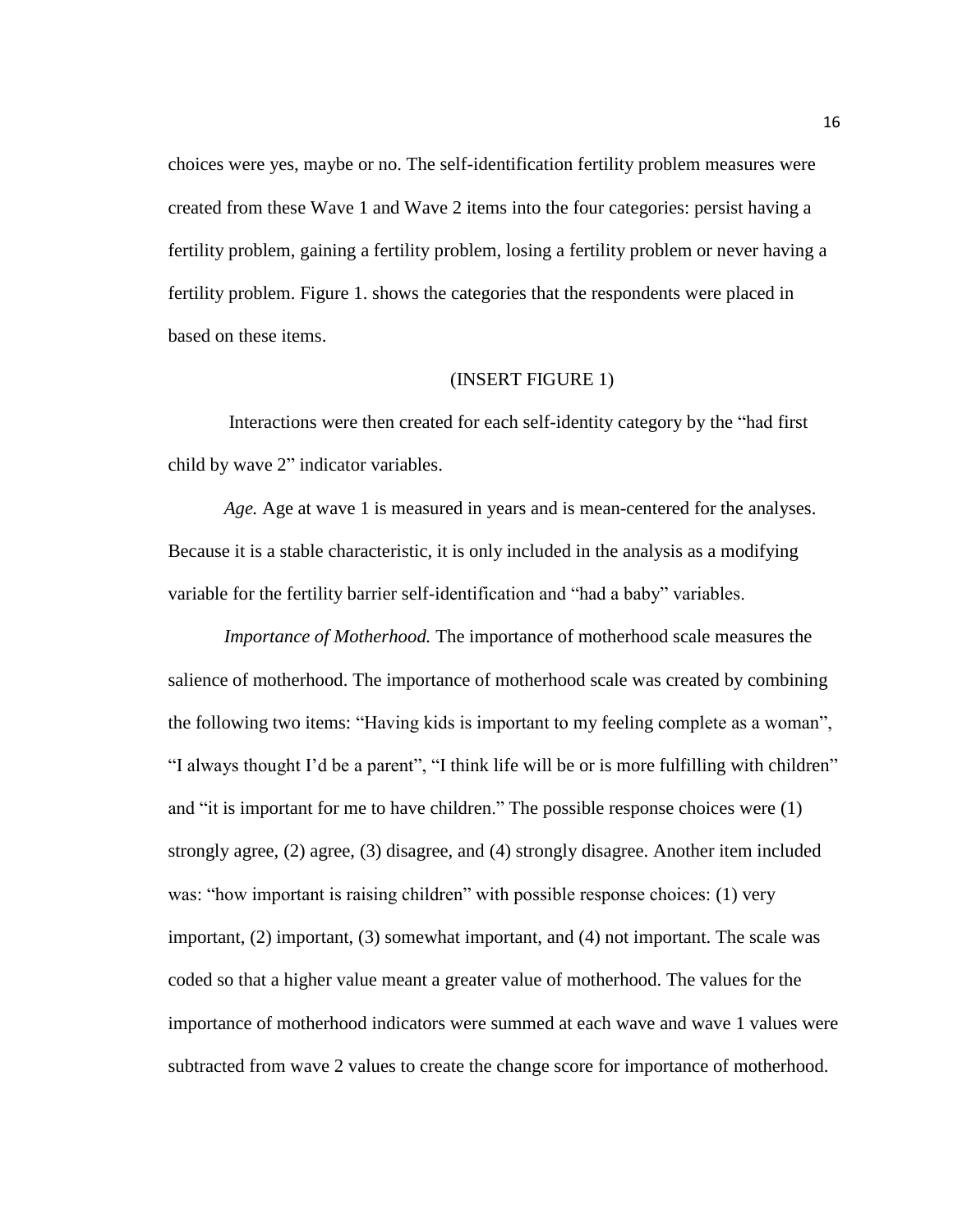*Control Variables.* Marital status was assessed by the question: "What is your current marital status?" I created four dummy variables to indicate if the woman was in a union (married or cohabitating) only in wave 1, only in wave 2, in a union at both waves or never in a union. The "never in a union category" is based on not being in a marriage or cohabitation relationship in either wave of data. Talking to a doctor is measured at waves 1 and 2 and was assessed with the question: "Have you ever been to a doctor or clinic to talk about ways to help you have a baby?" I created four dummy variables: talked to a doctor only in wave 1, talked to a doctor only in wave 2, talked to a doctor at both waves, and never talked to a doctor.

*Change Score Control Variables*. Because this study uses change-score analyses (see below), I created change score versions of the variables that could change between waves. The dependent variable and several independent variables are change score variables: self-esteem, religiosity, social support, importance of leisure, importance of work and economic hardship. The religiosity scale was developed by the investigators of the NSFB and includes the four items: "How often do you attend religious services", "How often do you pray", "How close do you feel to God most of the time," and "In general, how much would you say your religious beliefs influence your daily life?" The scale was coded so that a higher value indicates higher religiosity. The change score for social support was developed from a scale with the following items: "How often is each of the following kinds of support available to you if you need it?": "someone to give you good advice about a crisis", "someone to give you information to help you understand a situation", "someone whose advice you really want", and "someone to share your most private worries and fears with." The possible response choices were (1) often, (2)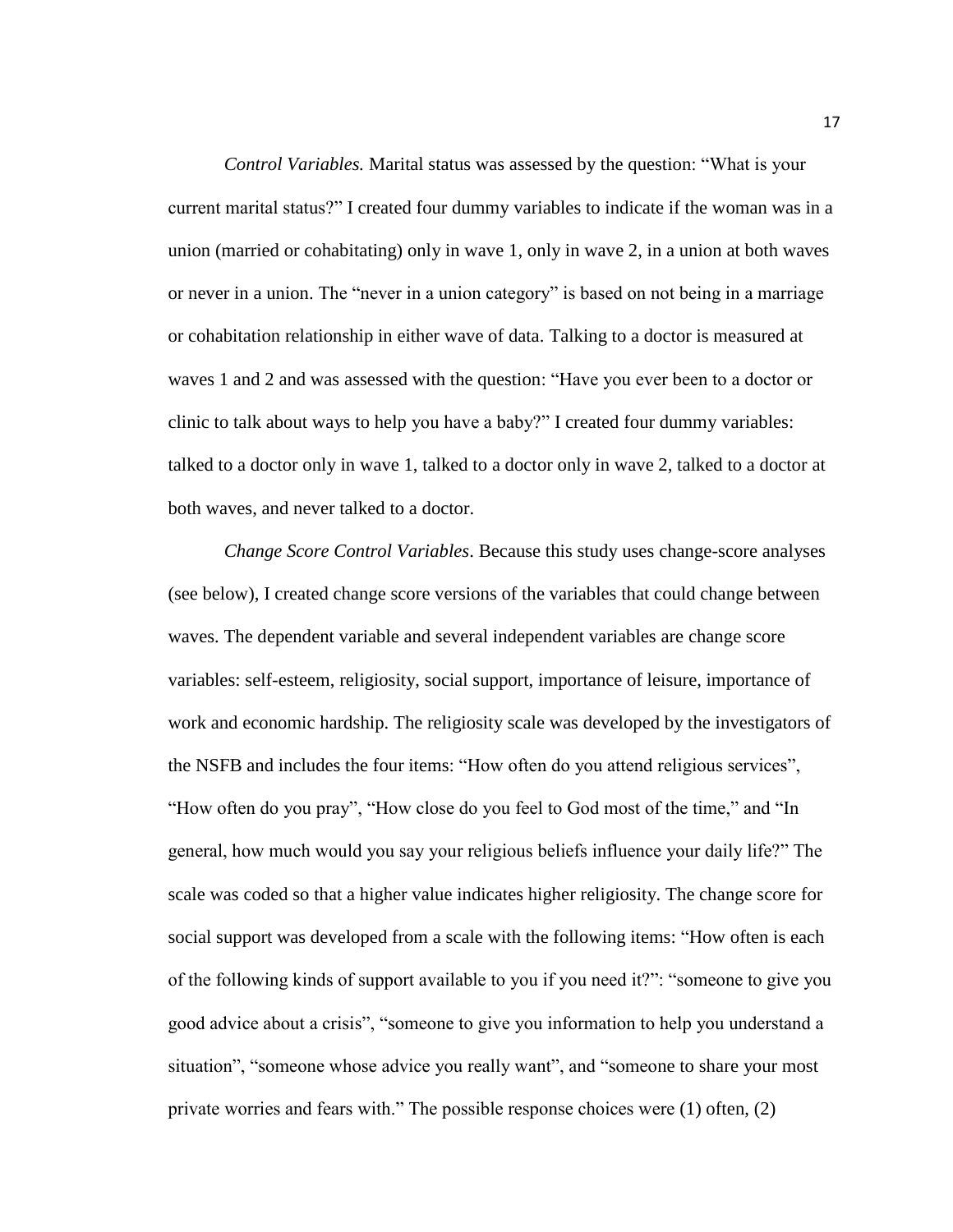occasionally, (3) seldom, and (4) never. The higher values were coded to indicate higher levels of social support. The change in importance of leisure and importance of work success items were based on the question: "How important is each of the following to you in your life: Having leisure time to enjoy my own interest. Being successful in my line of work" The possible response choices were very important, important, somewhat important, and not important. Finally, the change in economic hardship scale was developed from the three items: "During the last 12 months, how often did it happen that you: had trouble paying the bills?", "did not have enough money to buy food, clothes or other things in your household needed?", and "did not have enough money to pay for medical care?" All the change scores for these variables were created from summing the items on the scales from Wave 1 and Wave 2 and then subtracting Wave 1 values from Wave 2.

#### RESULTS

#### *Analytic Strategy*

Because the dependent variable self-esteem is continuous, I used ordinary least squares (OLS) regression to determine if changes in fertility problem identity are associated with changes in self-esteem (Acock 2012). I ran a series of models to assess the main effects, adjusted effects, and moderation effects of change scores in selfidentifying a fertility problem and changes in self-esteem.

This study uses change-score analysis because it is an effective way to control for exogenous differences in those individuals who did and did not experience a change of self-esteem (Johnson 2005). Change-score models are used when the goal is to assess the effect of events or experiences on a change from time 1 to time 2 for individuals. Because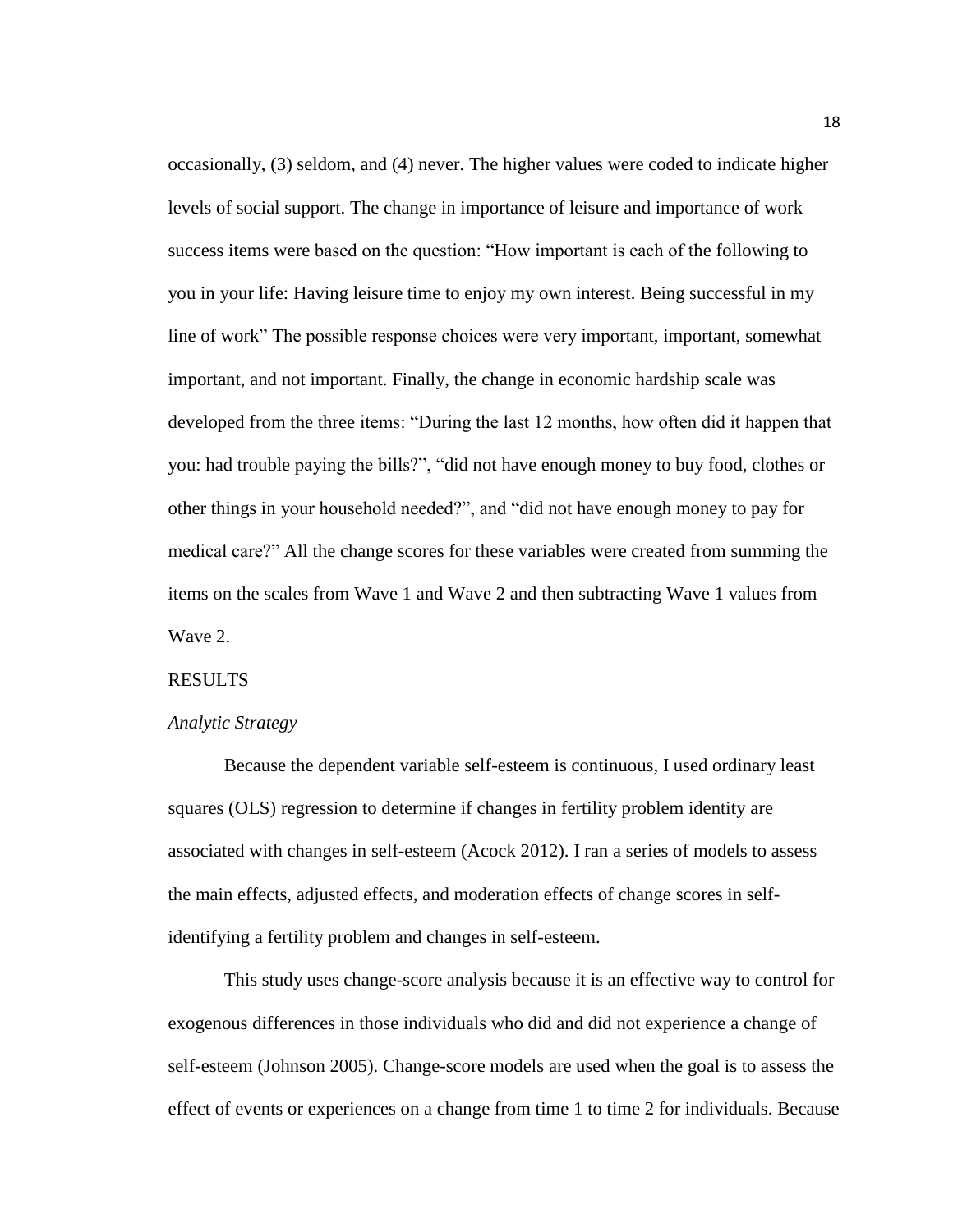certain variables are time-invariant, they do not change and are not included in the models (i.e. race/ethnicity), however, change-score analysis controls for all these variables even if they are not measured (Johnson 2005). Change-score analysis also decreases the chance of bias from measurement error, which can be problematic when using lagged dependent variable technique (Johnson 2005). Change-score methodology is the most effective analytical technique when examining the effects of an event, such as perceiving a fertility problem or having a baby, on a certain outcome (e.g. changes in self-esteem; Johnson 2005).

For the analysis, I created two-way and three-way interaction variable categories with age and importance of motherhood. Both variables were combined with fertility problem categories, gaining a fertility problem, losing a fertility problem, persistence of having a fertility problem by had a baby, gaining a fertility problem by had a baby, losing a fertility problem by had a baby, and never having a fertility problem by had a baby. I tested importance of motherhood interactions with having a baby, but they were not significant and are therefore not included in the tables and figures.

#### *Descriptive Findings*

Table 1 exhibits the descriptive statistics of the variables of interest. Over seventy percent (71%) of the sample never self-identified as having a fertility problem. Fifteen percent, however, perceived that they had a fertility problem in both interviews. This is similar to the National Survey of Family Growth, which estimated that 11% of women have infertility (Chandra and Copen 2013).Overall, on average self-esteem decreased minimally between waves (less than 1%). Twenty- three percent of women in the sample had a baby between waves. Among women who had a baby between waves, the largest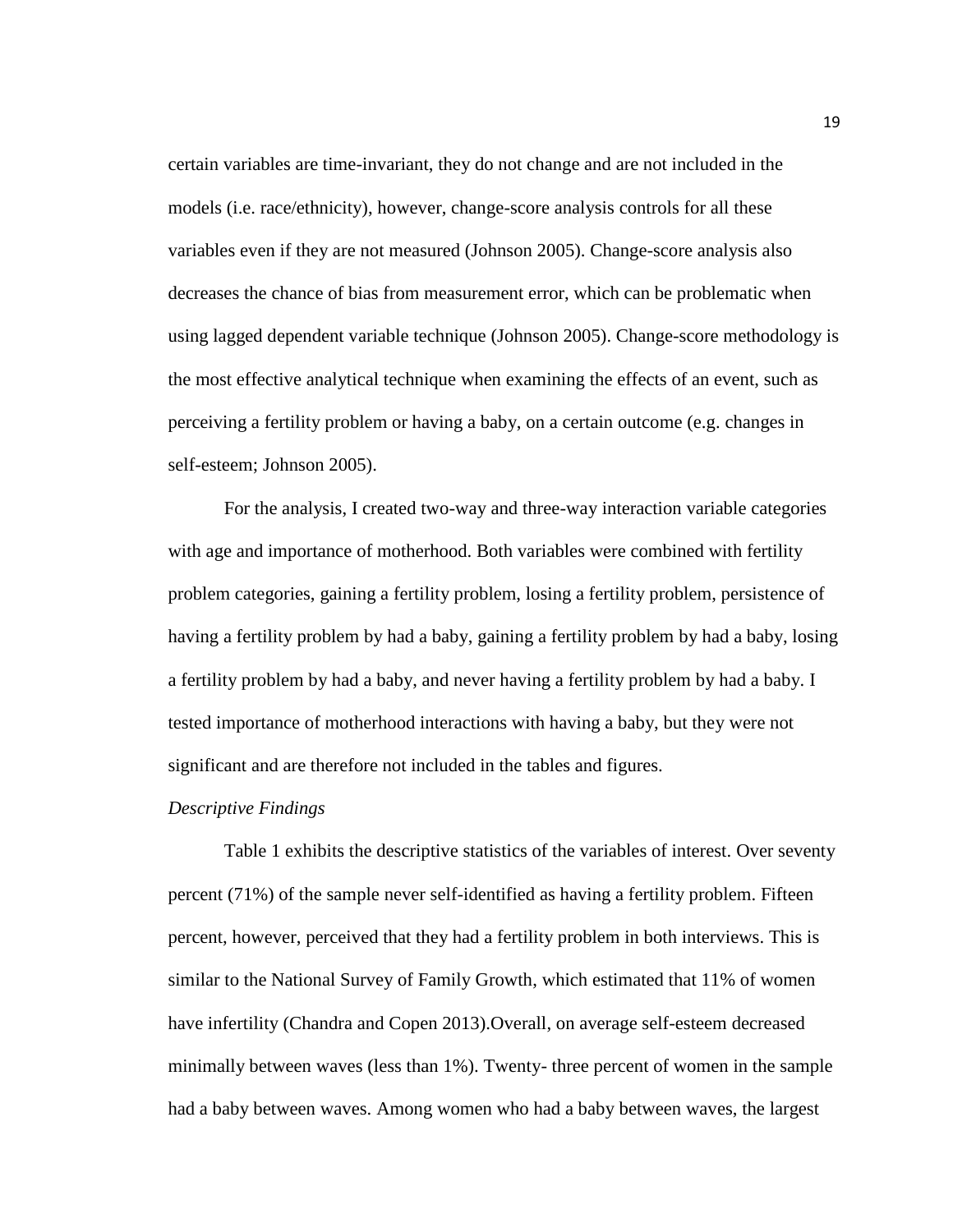group was those women who never self-identified with having a fertility problem. Almost half of the sample were in a union during both waves and had not talked to a doctor about fertility issues. Average religiosity was close to the midpoint of the scale (0). Average change of social support, importance of motherhood, importance of leisure and work success was above the midpoints of the scales. Average economic hardship, however, was near the low end of the scale.

#### (INSERT TABLE 1)

#### *Multivariate Analysis*

Table 2 shows the OLS regression model testing the effects of self-identifying a fertility problem, change in motherhood identity, and controls on change in self-esteem. In all of the models, the groups changing in their fertility problem self-identity did not have significantly different changes in self-esteem than those who did not self-identify in either wave (Model 1). Yet women who persisted with a self-identified fertility problem, and did not have a baby between waves, did have a significantly larger decrease in selfesteem  $(B=-.17; p<.05)$  compared to the women who did not self-identify in either wave. For women who did not self-identify in either wave, those who had a baby by the second wave had higher average positive increases in self-esteem compared to women who did not self-identify in either wave.

All the models show that among the control variables, women who experienced a decrease in religiosity had a decrease in self-esteem (*B=-.02; p<0.1*). Contrary to prior research, changes in social support, importance of parenthood, importance of leisure, importance of success or economic hardship were not associated with changes in self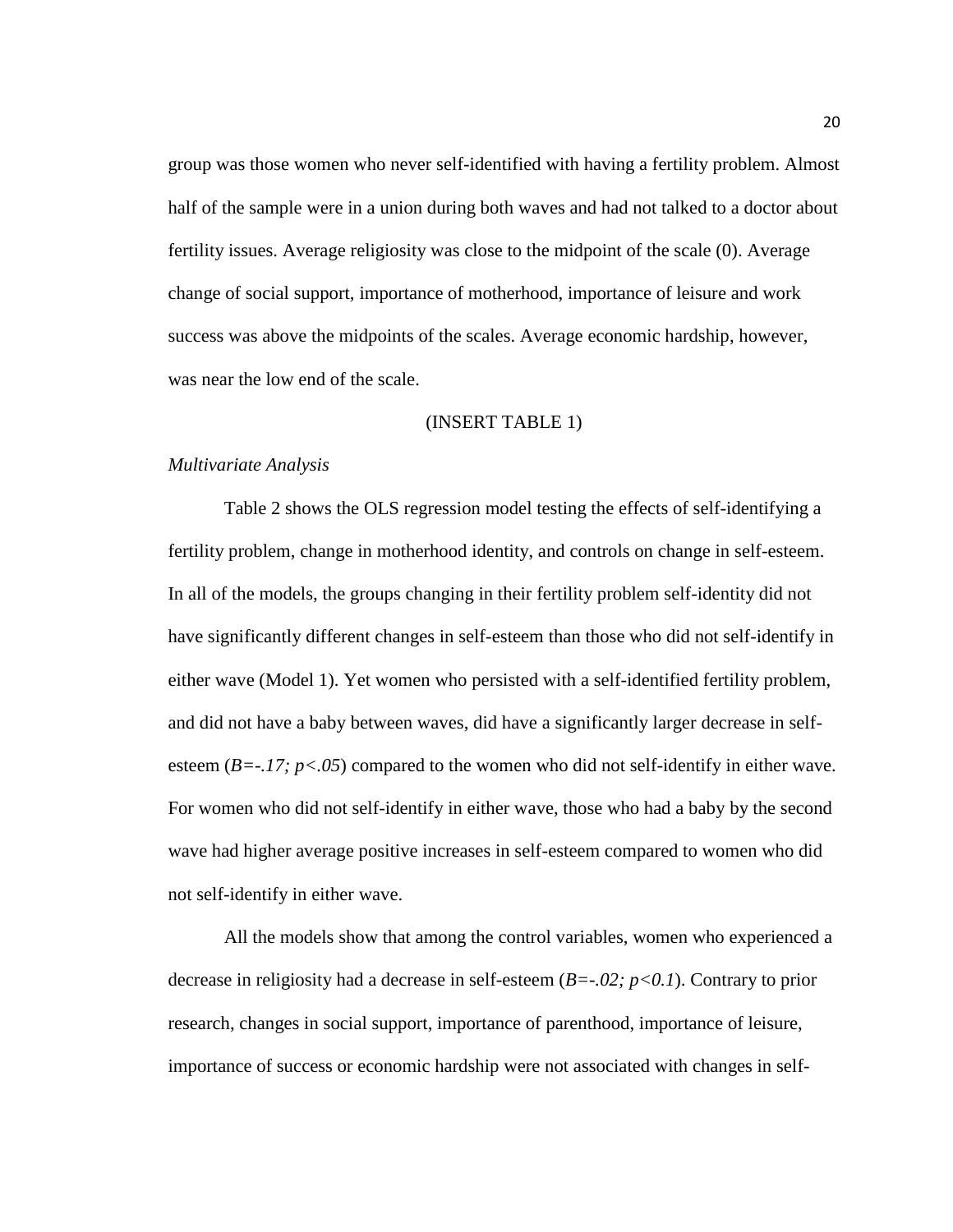esteem. Change in marital status and change in talking to a doctor status were also not associated with changes in self-esteem.

#### (INSERT TABLE 2)

Table 3 displays results for additional tests of moderation. Similar to previous models, change in fertility problem identity was not associated with changes in selfesteem in any of the models. Women who persist in self-identifying a fertility problem and do not have a baby, however, had a decrease in self-esteem  $(p<0.05)$ . Those women who gain a self-identification problem and had a baby experienced higher self-esteem than those who did not self-identify in either wave and did not have a baby. Women who experienced an increase in the importance of leisure or religiosity had increases in selfesteem.

#### (INSERT TABLE 3)

Table 3 includes the age by fertility identity variables to test if older women differed from younger women in the effects of change of fertility identity and change of motherhood status on their change in self-esteem. Results revealed that women who persist with a fertility problem and do not have a child have a decrease in self-esteem between waves ( $B = -21$ ;  $p < 0.05$ ). An interesting finding is that those women who gain a fertility problem identity and have a child experience an increase in self-esteem compared to those who did not self-identify in either interview.

#### (INSERT FIGURE 2)

Among the significant interaction results, gaining a fertility problem and having a baby was associated with a decrease in self-esteem (Figure 2). Among women who are 27 years old, gaining a self-identification of a fertility problem and having a baby led to a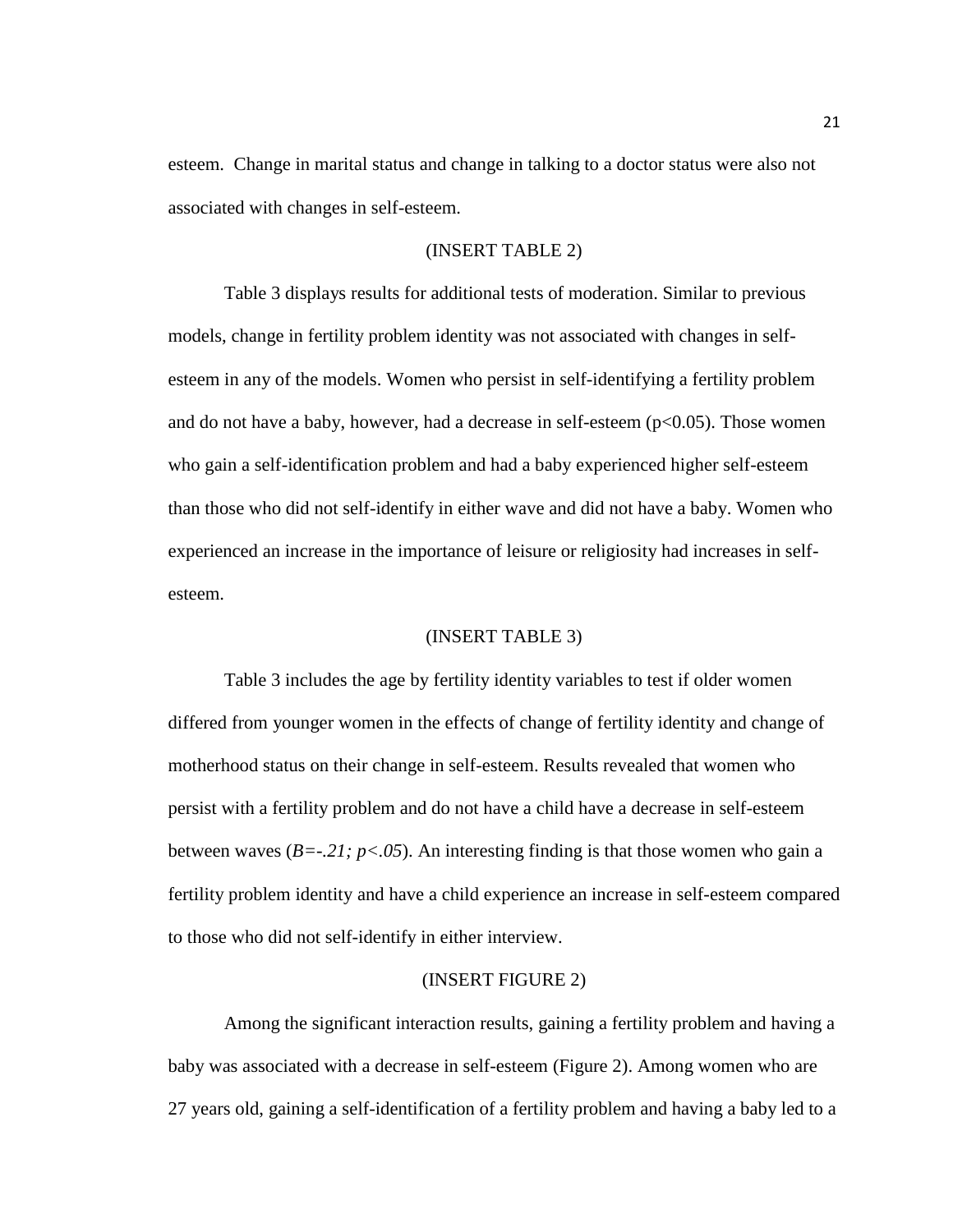decrease in self-esteem, yet never self-identifying a fertility problem and not having a baby led to a slight increase in self-esteem. In contrast, among women who were older and gained a self-identified fertility problem, self-esteem increased substantially more for those that had a baby compared to those that did not self-identify a problem and did not have a baby. Contrary to my hypothesis, gaining a self-identified fertility problem and having a baby led to a decrease in self-esteem among younger women and an increase in self-esteem for older women.

In addition to testing the buffering effects of age, the importance of motherhood was also tested. Contrary to my second hypothesis, there were no interaction effects among differing levels of importance of motherhood.

#### DISCUSSION AND CONCLUSION

Based on identity theory and previous studies, the effects of encountering a fertility problem identity should have a negative effect on self-esteem. Within this nationally representative sample of women, however, the change in self-esteem does not differ based on a change in fertility identity. One explanation for this finding is that selfesteem did not change greatly on average between waves. Self-esteem decreased less than 1% on average between wave 1 and wave 2 in this sample of women. Another explanation could be that infertility does not necessarily have the huge damaging effects on self-esteem that it has often been projected in main stream media. Greil et al. (2010) reviewed the last decade of research on psychosocial dimensions of infertility and found that psychopathology did not differ by fertility status. Another possible explanation is timing. I had not anticipated that the amount of time between waves could be a factor in assessing the impact of encountering a fertility barrier. Women who persisted with a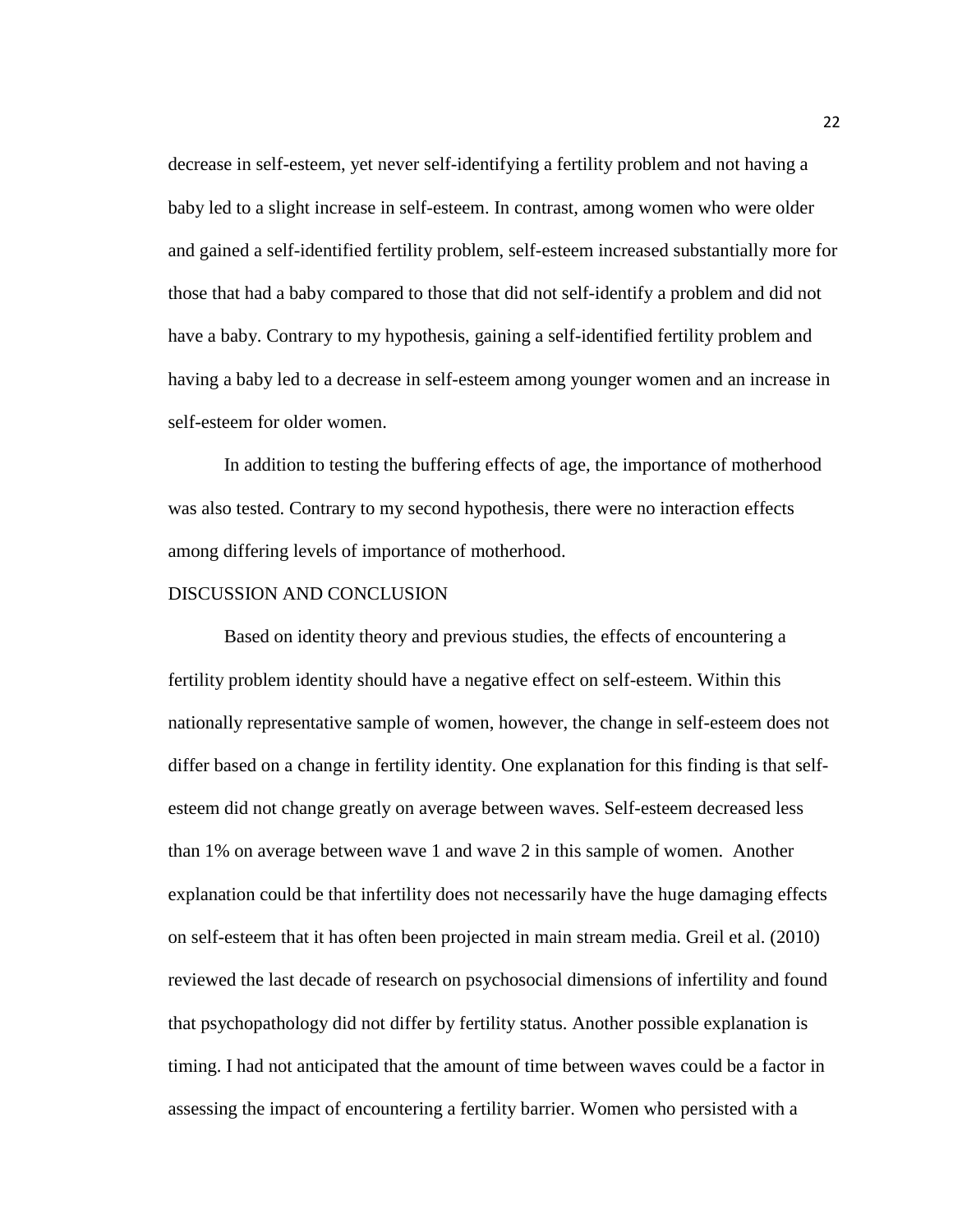fertility barrier identity and did not have a first child between both waves did have a significant decline in self-esteem over time. The current study adds an important new piece of information to the exploration of fertility barriers and wellbeing. Specifically, gaining a fertility barrier identity was not associated with as large a decrease in selfesteem as anticipated, but gaining a motherhood identity was associated with an increase in self- esteem.

Although the relationship between gaining a fertility problem identity and changes in self-esteem was not statistically significant, there were findings that suggested support for identity theory. Women who persist with having a fertility problem and did not have a child had a decrease in self-esteem compared to those women who never selfidentified with a fertility problem and did not have a child. In addition, those who never self-identified with a fertility problem and had a baby increased in self-esteem. This shows that for certain groups of women, fertility problems are associated with lower selfesteem and having a baby is associated with an increase in self-esteem.

This study did not find that age, change in marital status, talking to a doctor, change in social support, change in importance of motherhood, change in importance of work success or a change in economic hardship modified the effects of changes in fertility problem identities on self-esteem. Contrary to hypothesis 2, the differing levels of importance of motherhood did not modify the non-significant association between fertility problem identity groups and a change in self-esteem. This finding is contrary to prior research showing that infertility is associated with importance of motherhood (McQuillan et al. 2008).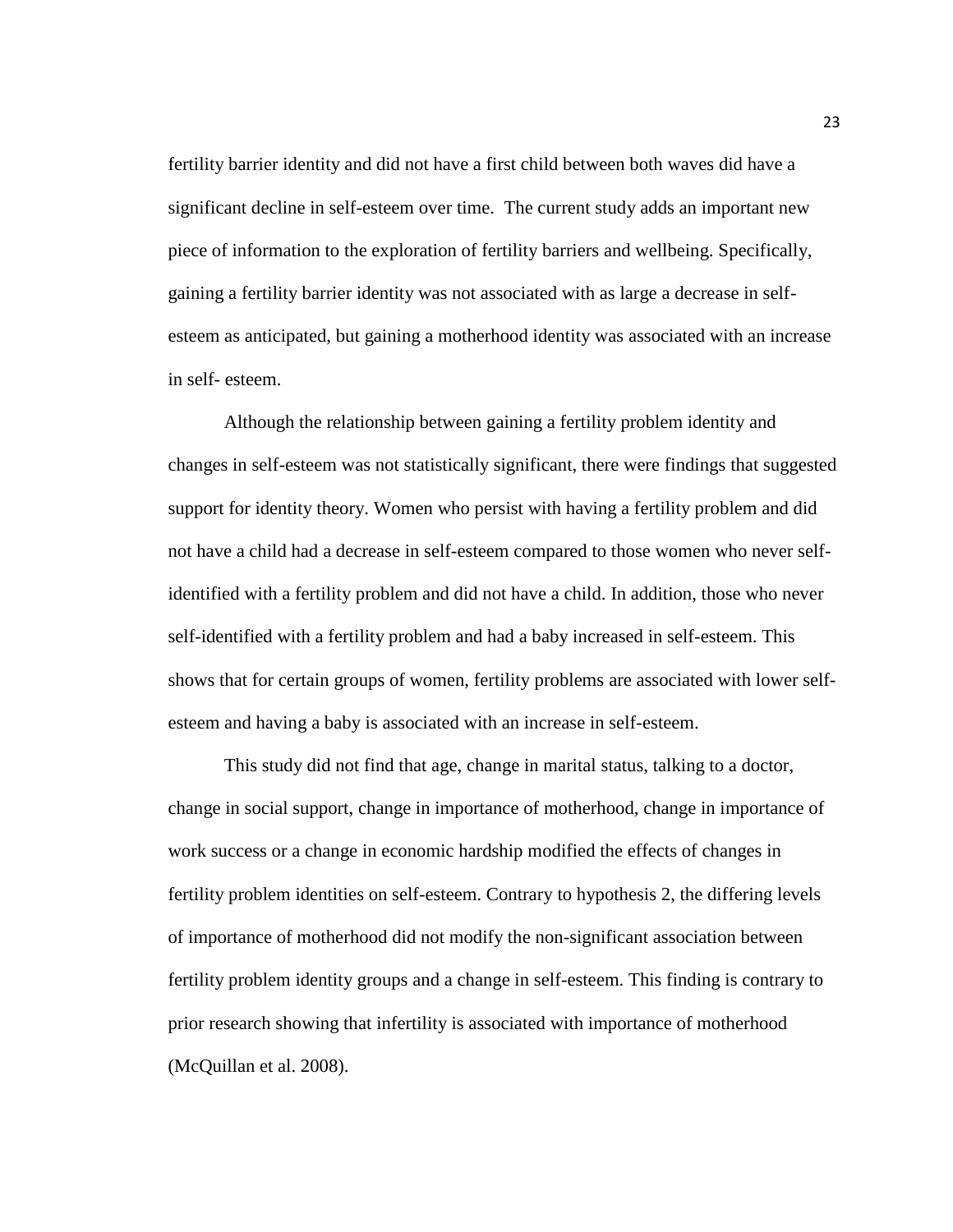Change in religiosity was associated with a change in self-esteem. When women become less religious they also experience a decrease in self-esteem. This aligns with research showing that higher religiosity is associated with higher mental health (Hackney and Sanders, 2003). Religiosity, therefore, may serve as a protective factor for maintaining self-esteem (Hackney and Sanders, 2003). Yet the religiosity effect seems to be direct, because preliminary analyses showed it was not a modifier of the association between change in fertility identity and change in self-esteem. This set of associations deserves further exploration because religiosity has been a factor in coping with other health issues.

The results suggest that there is a buffering effect of age on self-identifying with a fertility problem and a change in self-esteem when women have a baby. Younger women experience lower self-esteem compared to older women. This may be due to older women generally having more self-esteem compared to younger women (Borzumato-Gainey et al. 2009). The significant finding is that having a baby is associated with an increase in self-esteem. For younger women without a fertility problem identity, becoming a mother is associated with an increase in self-esteem and among older women it results in a considerable increase in self-esteem. Consistent with the idea that motherhood is a highly valued identity, becoming a mother, at least for older women, is associated with higher self-esteem.

Contrary to my first hypothesis, women who gain a fertility problem and have a baby also increase in self-esteem. One possible explanation for this finding is that women start at a lower level of self-esteem if they perceive a fertility problem but having a child increases their self-esteem. Consequentially, this finding shows that having a child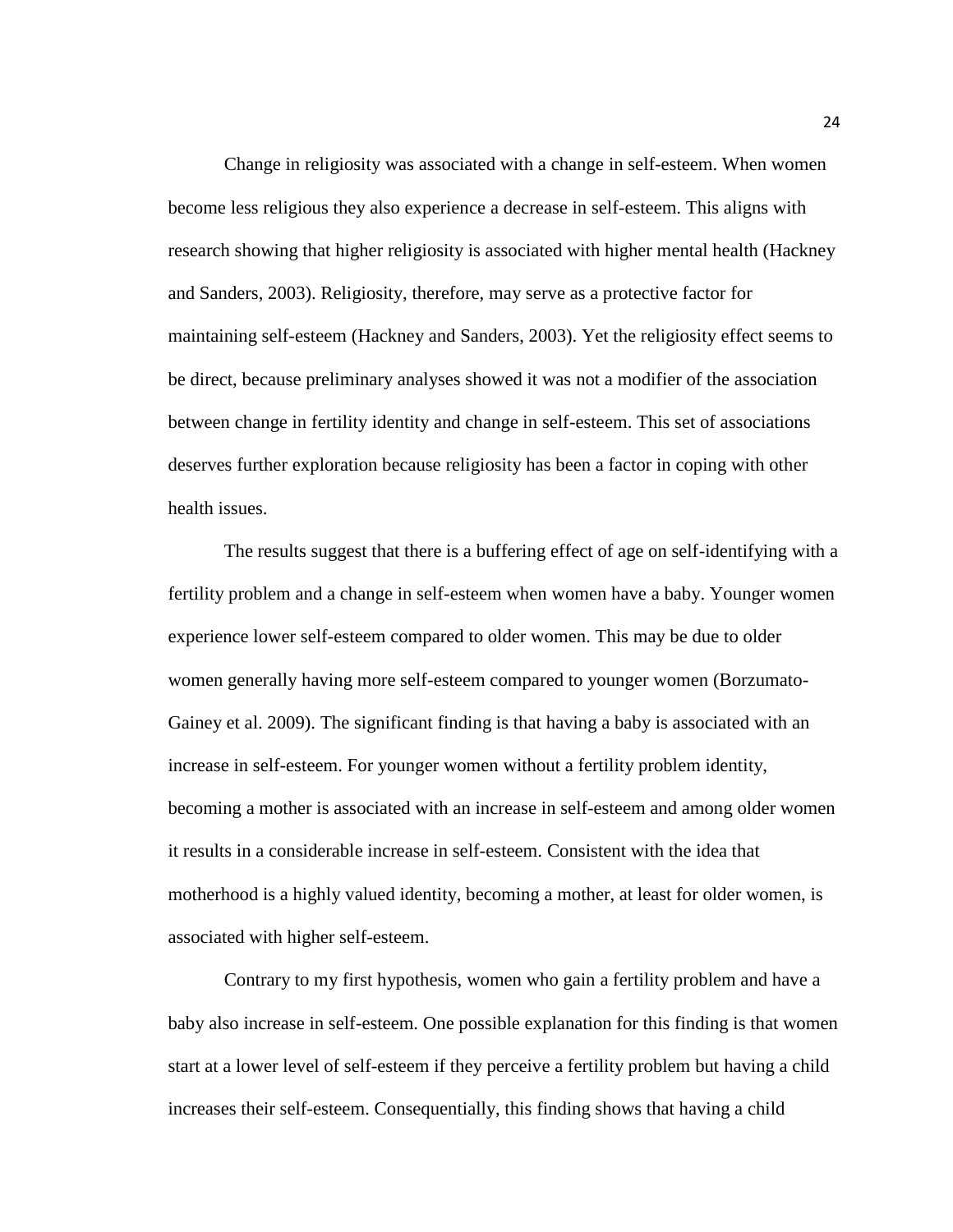matters more in terms of a woman's level of self-esteem compared with gaining a fertility problem identity for older women. Becoming a mother is associated with increases selfesteem among older women, with no significant differences by level of importance of motherhood.

Although this study has provided some contributions, there are some limitations. One limitation is that the sample did not include a large number of women who had fertility problems or experienced a change in self-esteem. As such, the relationship between fertility identity and self-esteem may not have had the statistical power to be significant. Additionally, the level of self-esteem was consistent between waves, which may be attributed to the ages of these women as we are less likely to see large swings in self-esteem with this group compared to teenage girls for example. As such, this consistency makes it more difficult to detect differences between groups of women. Related, many of the coefficients were small and an association may be present in a larger sample. Thus, future research should examine this relationship in a sample with more women who do have fertility problem identities.

Finally, another limitation has to do with the order in which the questions on the survey were asked. For example, there may be social desirability bias because the selfesteem items were asked after the fertility problem questions. The respondents may have been alerted to the aim of the questionnaire and may have answered the self-esteem questions inaccurately to project a positive self-image. Because the question order was the same for both waves, the question order effect may be more impactful on the level than change in self-esteem.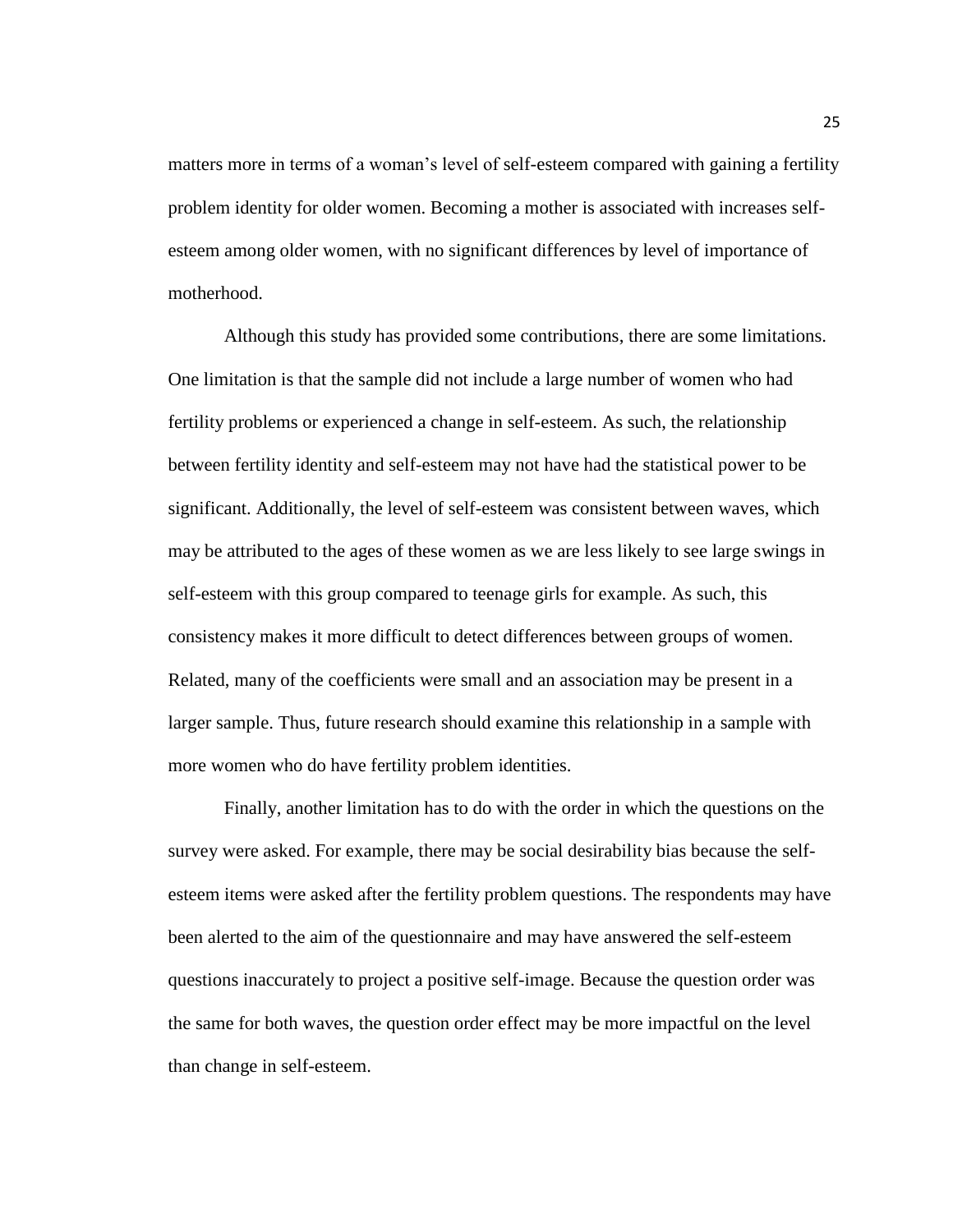In conclusion, on average women who persist with a self-identified fertility problem have decreases in self-esteem, women who become a mother have increases in self-esteem and women who gain or lose a self-identity as having a problem have no change in self-esteem compared to women with no changes in fertility status. Gaining or losing a self-identity as having a fertility problem was not associated with changes in self-esteem as expected. Nevertheless, the persisting with a problem or becoming a mother was associated with changes in self-esteem. Becoming a mother mattered more for self-esteem than did gaining or losing a fertility problem identity.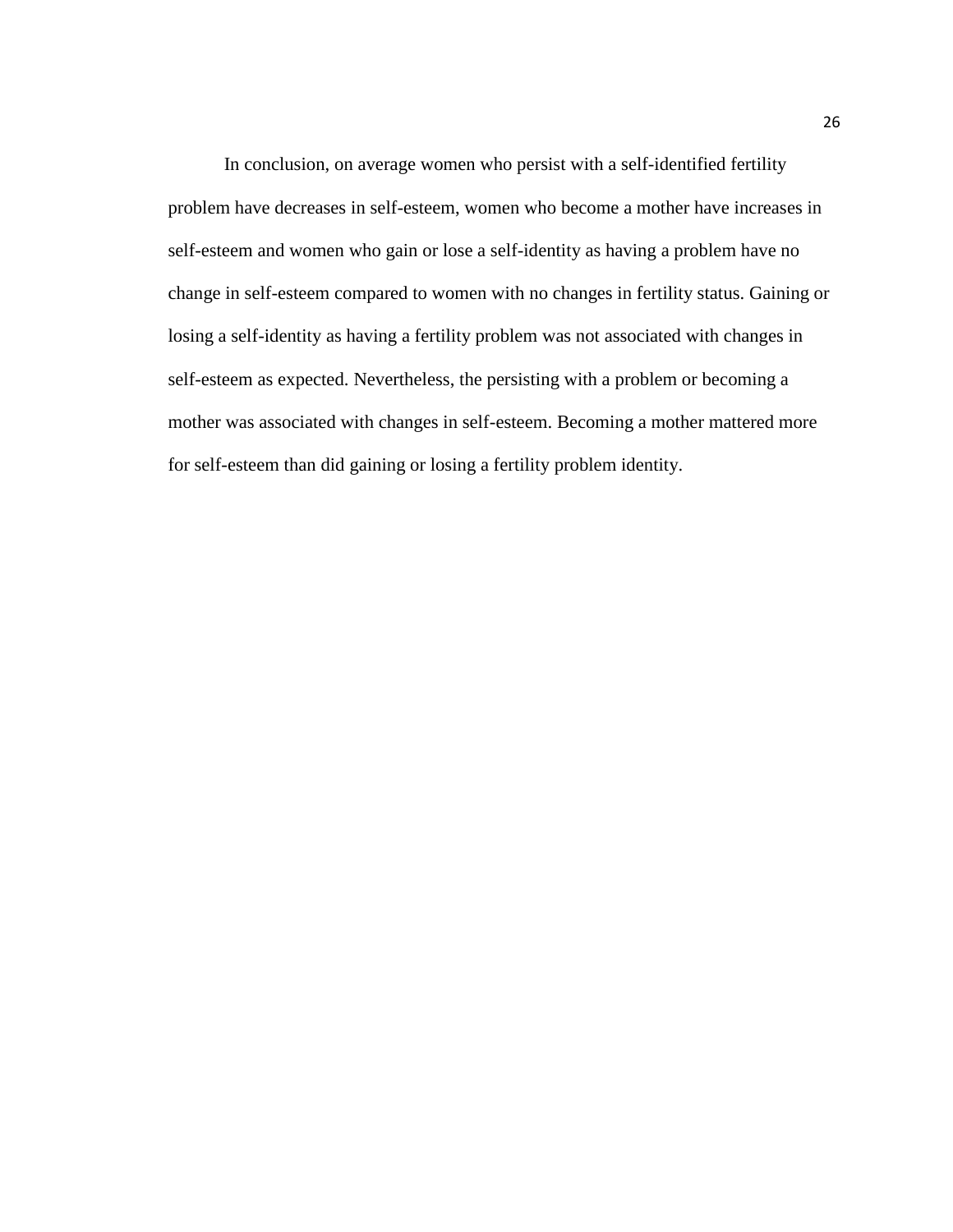| Table 1. Descriptive Statistics of Variables of Interest; N=563 |        |                |         |       |  |  |  |
|-----------------------------------------------------------------|--------|----------------|---------|-------|--|--|--|
| Variable                                                        | Mean   | Std. Deviation | Min.    | Max.  |  |  |  |
| Dependent Variable                                              |        |                |         |       |  |  |  |
| Change in Self-Esteem <sup>a</sup>                              | .00    | .50            | $-1.50$ | 1.50  |  |  |  |
| Self-Identifying with a Fertility Problem Status                |        |                |         |       |  |  |  |
| Persist Self-Id (T1 and T2)                                     | .15    |                | .00     | 1.00  |  |  |  |
| Gain a Self-Id (Only T2)                                        | .09    |                | .00     | 1.00  |  |  |  |
| Lose a Self-Id (Only T1)                                        | .05    |                | .00     | 1.00  |  |  |  |
| Never Self-Id (Neither T1 or T2)                                | .71    |                | .00     | 1.00  |  |  |  |
| Had a Baby                                                      | .23    |                | .00     | 1.00  |  |  |  |
| <b>Control Variables</b>                                        |        |                |         |       |  |  |  |
| Age $(T1)^b$                                                    | 32.96  | 6.05           | 23.00   | 45.00 |  |  |  |
| <b>Relationship Status</b>                                      |        |                |         |       |  |  |  |
| Gain a Spouse/Partner                                           | .15    |                | .00     | 1.00  |  |  |  |
| Lose a Spouse/Partner                                           | .06    |                | .00     | 1.00  |  |  |  |
| Persist in both T1 and T2                                       | .48    |                | .00     | 1.00  |  |  |  |
| Not in a Union both T1 and T2                                   | .31    |                | .00     | 1.00  |  |  |  |
| <b>Fertility Doctor Status</b>                                  |        |                |         |       |  |  |  |
| Lose a doctor about fertility                                   | .11    |                | .00     | 1.00  |  |  |  |
| Gain a doctor about fertility                                   | .10    |                | .00     | 1.00  |  |  |  |
| Persist with a doctor about fertility                           | .10    |                | .00     | 1.00  |  |  |  |
| Did not talk to doctor T1 and T2 about fertility                | .69    |                | .00     | 1.00  |  |  |  |
| Conceptual Variables                                            |        |                |         |       |  |  |  |
| Change in religiosity                                           | .10    | 2.15           | $-9.22$ | 8.79  |  |  |  |
| Change in social support <sup>ab</sup>                          | .19    | 1.85           | $-6.67$ | 12.00 |  |  |  |
| Change in economic hardship <sup>ab</sup>                       | .02    | 1.88           | $-9.02$ | 7.98  |  |  |  |
| <b>Identity Salience Variables</b>                              |        |                |         |       |  |  |  |
| Change in importance of parenthood <sup>ab</sup>                | $-.26$ | 2.39           | $-8.00$ | 8.00  |  |  |  |
| Change in importance of leisure <sup>ab</sup>                   | $-.14$ | .90            | $-2.00$ | 3.00  |  |  |  |
| Change in importance of work success <sup>ab</sup>              | .00    | .83            | $-3.00$ | 3.00  |  |  |  |

TABLES

*Note:* This sample is limited to women who did not have a child at wave 1 and respondents who had completed data for all the variables of interest. Scheffe post hoc tests revealed no significant differences among the four self-identifying with a fertility problem status groups.

<sup>a</sup> Change score variables represent time 2 value minus time 1 value.

**b** Mean-centered for multivariate analysis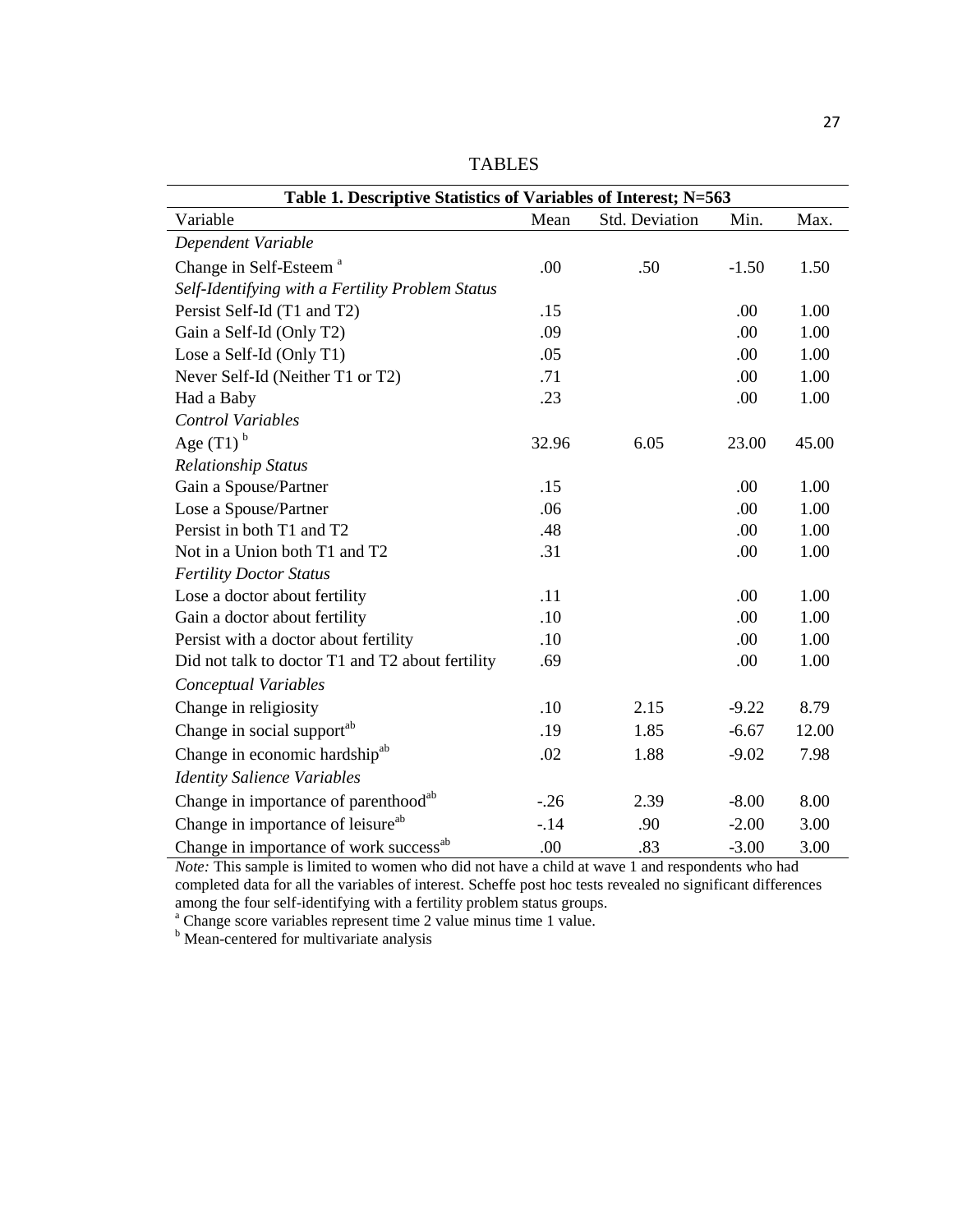| Table 2. OLS Regression of Self-Identification, Had Baby and Control Variables |         |       |         |                  |         |     |                  |         |           |                  |        |           |
|--------------------------------------------------------------------------------|---------|-------|---------|------------------|---------|-----|------------------|---------|-----------|------------------|--------|-----------|
| Variable                                                                       | Model 1 |       | Model 2 |                  | Model 3 |     |                  | Model 4 |           |                  |        |           |
|                                                                                | B       |       | SE      | $\boldsymbol{B}$ |         | SE  | $\boldsymbol{B}$ |         | $\cal SE$ | $\boldsymbol{B}$ |        | $\cal SE$ |
| <b>Self-Identification of a Fertility Problem Identity</b>                     |         |       |         |                  |         |     |                  |         |           |                  |        |           |
| Persist Self-Identify a Problem                                                | $-.17$  | $***$ | .08     |                  |         |     | $-.15$           | $***$   | .08       | $-.19$           | $***$  | .08       |
| X Had a Baby                                                                   |         |       |         |                  |         |     |                  |         |           | .12              |        | .15       |
| Gain Self-Identification of a Problem                                          | $-.06$  |       | .08     |                  |         |     | $-.06$           |         | .08       | $-.09$           |        | .09       |
| X Had a Baby                                                                   |         |       |         |                  |         |     |                  |         |           | .14              |        | .18       |
| Lose Self-Identification of a Problem                                          | .01     |       | .09     |                  |         |     | .00              |         | .10       | .10              |        | .12       |
| X Had a Baby                                                                   |         |       |         |                  |         |     |                  |         |           | $-.31$           |        | .21       |
| Never Self-Identify a Problem (reference)                                      |         |       |         |                  |         |     |                  |         |           |                  |        |           |
| Had a Baby                                                                     |         |       |         | .14              | $***$   | .06 | .13              | $***$   | .06       | .12              | $\ast$ | .07       |
| No baby between waves (reference)                                              |         |       |         |                  |         |     |                  |         |           |                  |        |           |
| <b>Control Variables</b>                                                       |         |       |         |                  |         |     |                  |         |           |                  |        |           |
| <b>Relationship Status (Partner = married or cohabiting)</b>                   |         |       |         |                  |         |     |                  |         |           |                  |        |           |
| Gain A Partner                                                                 | .03     |       | .07     | .02              |         | .07 | .01              |         | .07       | .03              |        | .07       |
| Lose A Partner                                                                 | .01     |       | .10     | .00.             |         | .10 | $-.01$           |         | .10       | .01              |        | .10       |
| Partner In Both Waves                                                          | $-.02$  |       | .05     | .06              |         | .05 | $-.05$           |         | .06       | $-.05$           |        | .06       |
| Never Have A Partner in Both Waves (reference)                                 |         |       |         |                  |         |     |                  |         |           |                  |        |           |
| <b>Fertility Doctor Status</b>                                                 |         |       |         |                  |         |     |                  |         |           |                  |        |           |
| Lose a Doctor about Fertility                                                  | .07     |       | .08     | .02              |         | .07 | .05              |         | .08       | .07              |        | .08       |
| Gain a Doctor about Fertility                                                  | $-.10$  |       | .08     | $-.13$           | $\ast$  | .07 | $-.11$           |         | .08       | $-.12$           |        | .08       |
| Persist with a Doctor about Fertility                                          | .14     |       | .09     | .03              |         | .08 | .12              |         | .09       | .11              |        | .09       |
| Did not talk to a doctor in either wave about Fertility (reference)            |         |       |         |                  |         |     |                  |         |           |                  |        |           |
| <b>Conceptual Variables</b>                                                    |         |       |         |                  |         |     |                  |         |           |                  |        |           |
| Change in Religiosity                                                          | $-.02$  |       | .01     | $-.02$           |         | .01 | $-.02$           | $\ast$  | .01       | $-.02$           | $\ast$ | .01       |
| Change in Social Support                                                       | $-.01$  |       | .01     | $-.01$           |         | .01 | $-.01$           |         | .01       | $-.01$           |        | .01       |
| Change in Economic Hardship                                                    | .00     |       | .01     | .00              |         | .01 | .00              |         | .01       | .00              |        | .01       |
| <b>Identity Salience Variables</b>                                             |         |       |         |                  |         |     |                  |         |           |                  |        |           |
| Change in Importance of Parenthood                                             | .00     |       | .01     | $-.01$           |         | .01 | .00              |         | .01       | .00              |        | .01       |
| Change in Importance of Leisure                                                | .03     |       | .03     | .03              |         | .03 | .03              |         | .03       | .04              |        | .03       |
| Change in Importance of Work Success                                           | .03     |       | .03     | $-.03$           |         | .03 | $-.03$           |         | .03       | $-.04$           |        | .03       |
| Constant                                                                       | .02     |       | .04     | .01              |         | .04 | .02              |         | .04       | .01              |        | .04       |

*Note:* N=563; \*p<0.1, \*\*p<0.05, \*\*\*p<.001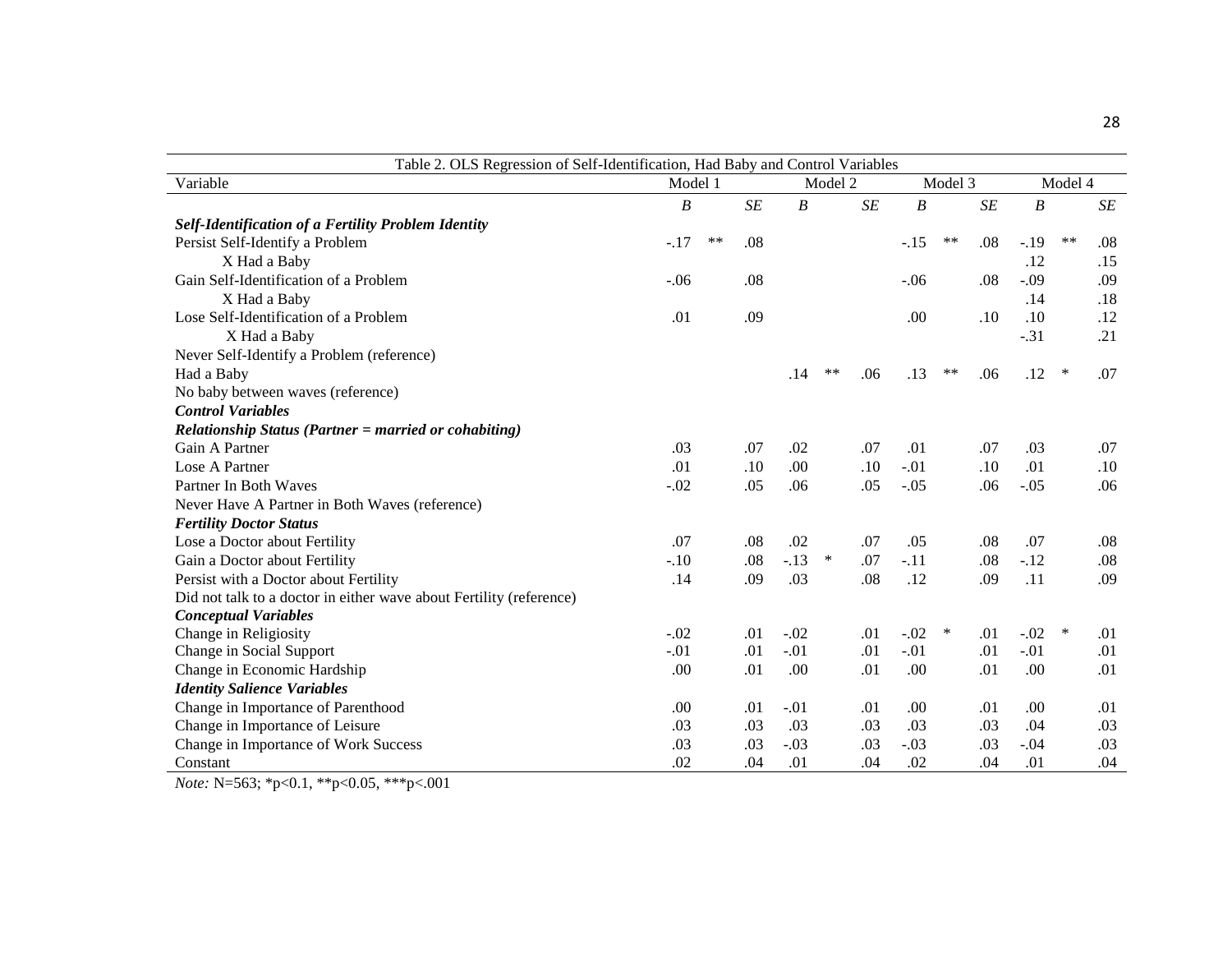| Table 3. OLS Regression with Age Interaction Variables |                      |                  |                  |  |  |  |
|--------------------------------------------------------|----------------------|------------------|------------------|--|--|--|
| Variable                                               |                      | Model 1          |                  |  |  |  |
| Self-Identification of a Fertility Problem Identity    |                      | $\boldsymbol{B}$ |                  |  |  |  |
| Persist Self-Identity                                  |                      | $-.213$          | $**a$            |  |  |  |
|                                                        | X Had a Baby         | .167             |                  |  |  |  |
|                                                        | PersistXAge          | .014             |                  |  |  |  |
|                                                        | PersistXHad BabyXAge | .014             |                  |  |  |  |
| Gain Self-Identity                                     |                      | $-.100$          |                  |  |  |  |
|                                                        | X Had a Baby         | .457             | $**$ ab          |  |  |  |
|                                                        | GainXAge             | .004             |                  |  |  |  |
|                                                        | GainXHad BabyXAge    | .093             | $**$ ab          |  |  |  |
| Lose Self-Identity                                     |                      | .100             | $**b$            |  |  |  |
|                                                        | X Had a Baby         | $-.231$          |                  |  |  |  |
|                                                        | LoseXAge             | .005             |                  |  |  |  |
|                                                        | LoseXHad BabyXAge    | .036             |                  |  |  |  |
| Never Self-Identify a Problem                          |                      | .213             | *** <sup>b</sup> |  |  |  |
| Had a Baby                                             |                      | .086             |                  |  |  |  |
|                                                        | XAge                 | $-.005$          |                  |  |  |  |
| No baby between waves (Reference)                      |                      |                  |                  |  |  |  |
| <b>Control Variables</b>                               |                      |                  |                  |  |  |  |
| Age (T1) centered                                      |                      | .002             |                  |  |  |  |
| $Relationship$ Status (Union = married or cohabiting)  |                      |                  |                  |  |  |  |
| Gain A Union                                           |                      | .004             |                  |  |  |  |
| Lose A Union                                           |                      | .012             |                  |  |  |  |
| Union In Both Waves                                    |                      | $-.054$          |                  |  |  |  |
| Not in a Union Both Waves (reference)                  |                      |                  |                  |  |  |  |
| Infertility medical help seeking status                |                      |                  |                  |  |  |  |
| Talked to a Doctor (T1 only)                           |                      | .043             |                  |  |  |  |
| Talked to a Doctor (T2 only)                           |                      | $-.089$          |                  |  |  |  |
| Talked to a Doctor Both Waves                          |                      | .109             |                  |  |  |  |
| Did not talk to a doctor in either wave (reference)    |                      |                  |                  |  |  |  |
| Change in Religiosity                                  |                      | $-.018$          | * ab             |  |  |  |
| Change in Social Support                               |                      | $-0.012$         |                  |  |  |  |
| Change in Importance of Parenthood                     |                      | $-.004$          |                  |  |  |  |
| Change in Importance of Leisure                        |                      | .045             | * ab             |  |  |  |
| Change in Importance of Work Success                   |                      | $-.041$          |                  |  |  |  |
| Change in Economic Hardship                            |                      | .002             |                  |  |  |  |
| Constant                                               |                      | .019             | $**b$            |  |  |  |

Note:  $N=563$ . Honest significant difference results, P-value at least <.05. No significant differences for gain a self-id versus all other categories and lose a self-id for all other categories. \*p<0.1, \*\*p<0.05, \*\*\*p<.001

<sup>a</sup> Never self-identifying and not having a baby versus all other categories.<br><sup>b</sup> Persisting with a self-id and not having a baby versus all other categories.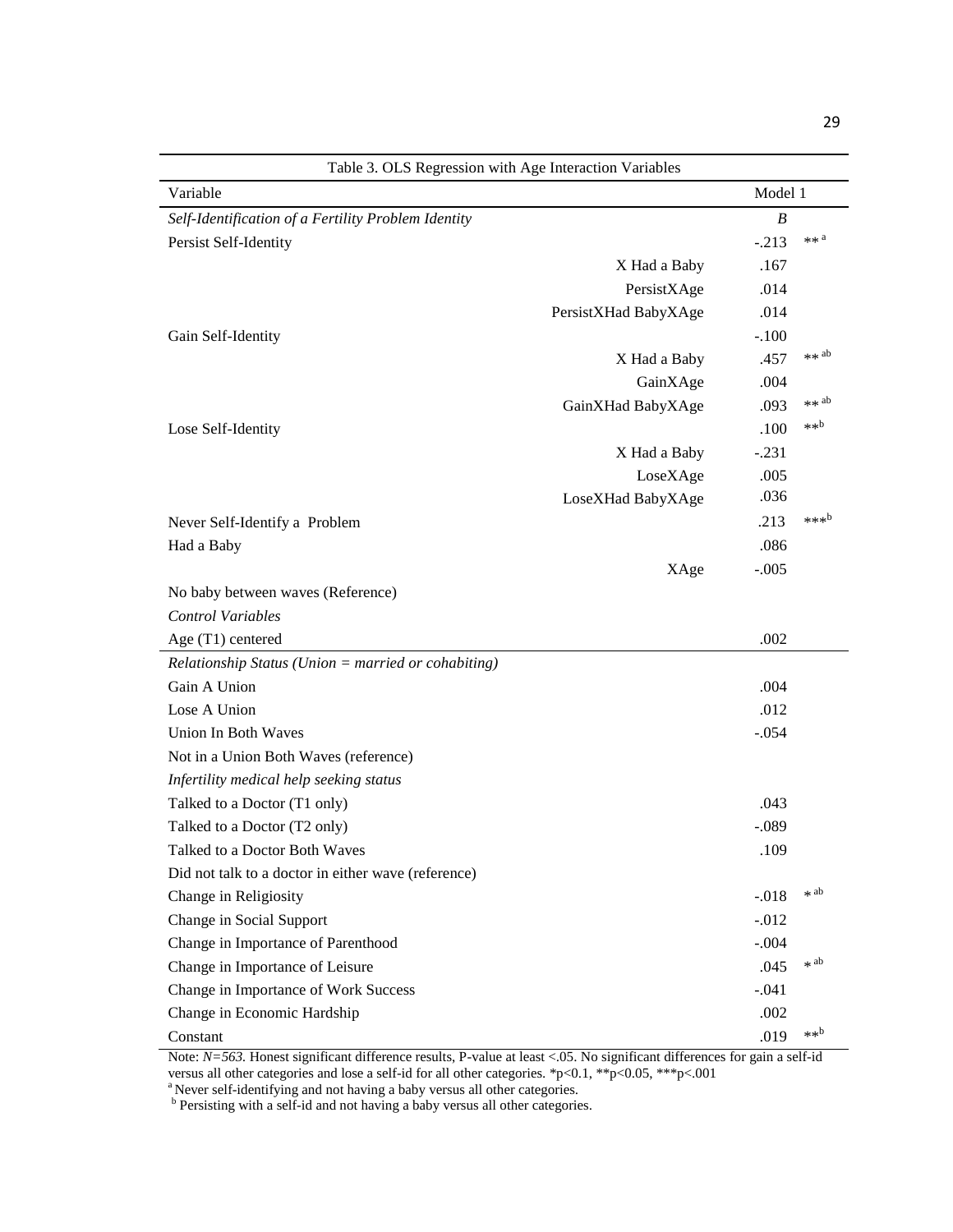| Figure 1. Categories for Women without Children at Wave 1 |                           |                              |  |  |  |
|-----------------------------------------------------------|---------------------------|------------------------------|--|--|--|
|                                                           | Self-Identified Fertility | No Self-Identified Fertility |  |  |  |
|                                                           | Problem Wave 1            | Problem Wave 1               |  |  |  |
| Self-Identified Fertility                                 | Persist with a Fertility  | Gain a Fertility Problem     |  |  |  |
| Problem Wave 2                                            | Problem Identity          | Identity                     |  |  |  |
| No Self-Identified                                        | Lose a Fertility Problem  | Never have a Fertility       |  |  |  |
| <b>Fertility Problem Wave 2</b>                           | Identity                  | Problem Identity             |  |  |  |



Note: Average age is 33 years old. One standard below the mean is 27 years old. One standard deviation above is 39 years old. ᵃ Significant differences between never self-identifying a fertility problem and not having a baby versus other categories. <sup>b</sup> Significant differences between always self-identifying a fertility problem and not having a baby versus other categories.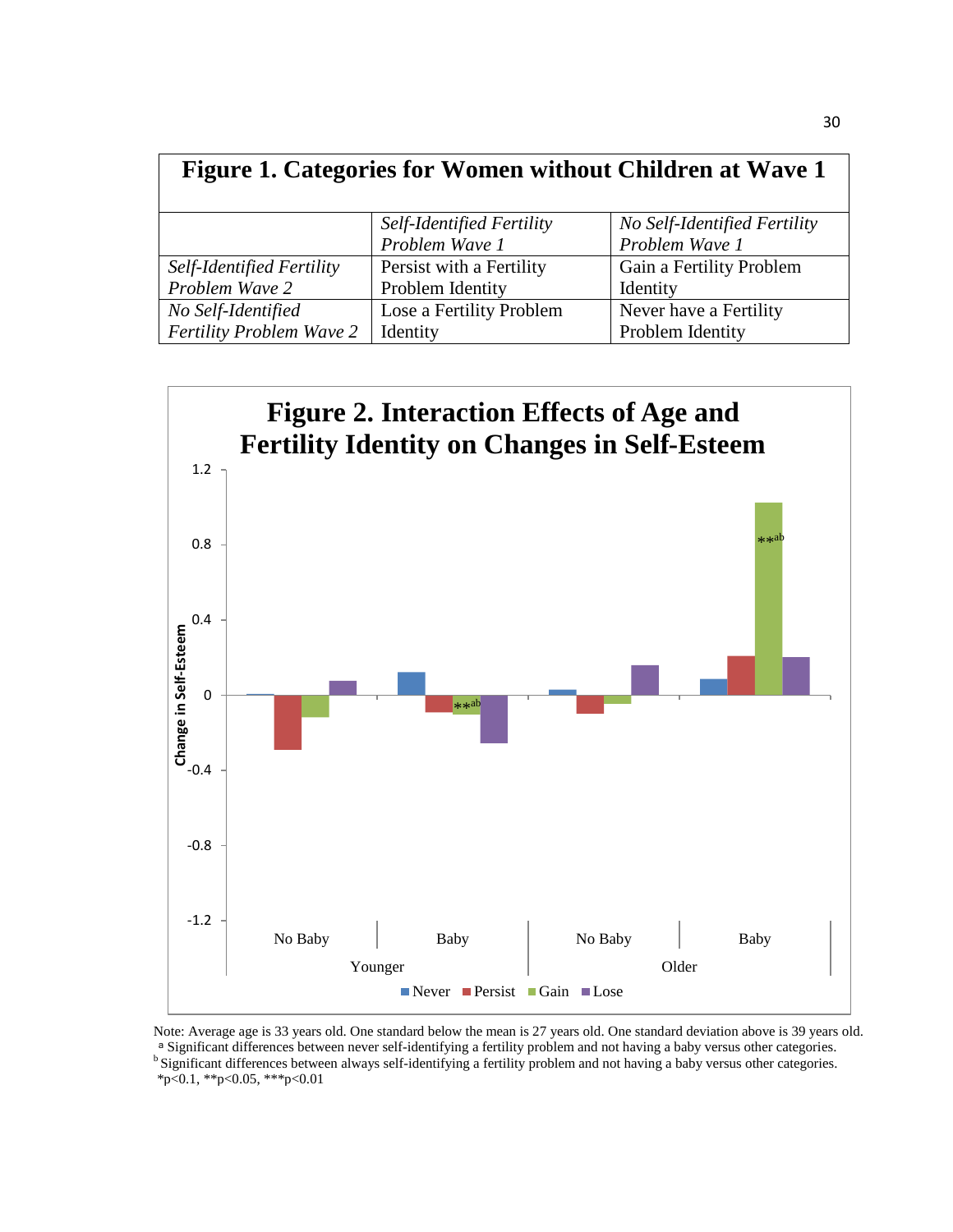#### REFERENCES

- Abbey, Antonia, Frank M. Andrews, and L. Jill Halman. 1991. " Gender's Role in Response to Infertility." *Psychology of Women Quarterly* 15: 295- 316.
- Abbey, Antonia, Frank M. Andrews and L. Jill Halman. 1992. "Infertility and Subjective Well-Being: The Mediating Roles of Self-Esteem, Internal Control and Interpersonal Conflict." *Journal of Marriage and Family* 54 (2): 408-417.
- Abbott, Pamela, Claire Wallace, and Melissa Tyler. 2005. *An Introduction to Sociology: Feminist Perspectives, third edition.* Abingdon: Routledge.

Acock, Alan C. 2012. *A Gentle Introduction to Stata.* Stata Press: College Station.

- Amato, Paul R. and Jennifer B. Kane. 2011. " Life-Course Pathways and the Psychosocial Adjustment of Young Adult Women." *Journal of Marriage and Family* 73(1): 279-295.
- Bell, Ann. 2009. "It's Way Out of My League: Low-income Women's Experiences of Medicalized Infertility." *Gender and Society* 23(5): 688-709.
- Beutel, M., J. Kuper, P. Kirchmeyer, S. Kehde, F.M. Kohn, I. Schroeder-Printzen, H. Gips, H.J.G. Herrero and W. Weidner. 1998. "Treatment-related Stresses and Depression in Couples Undergoing Assisted Reproductive Treatment by IVF or ICSI." *Andrologia* 31 (1): 27-35.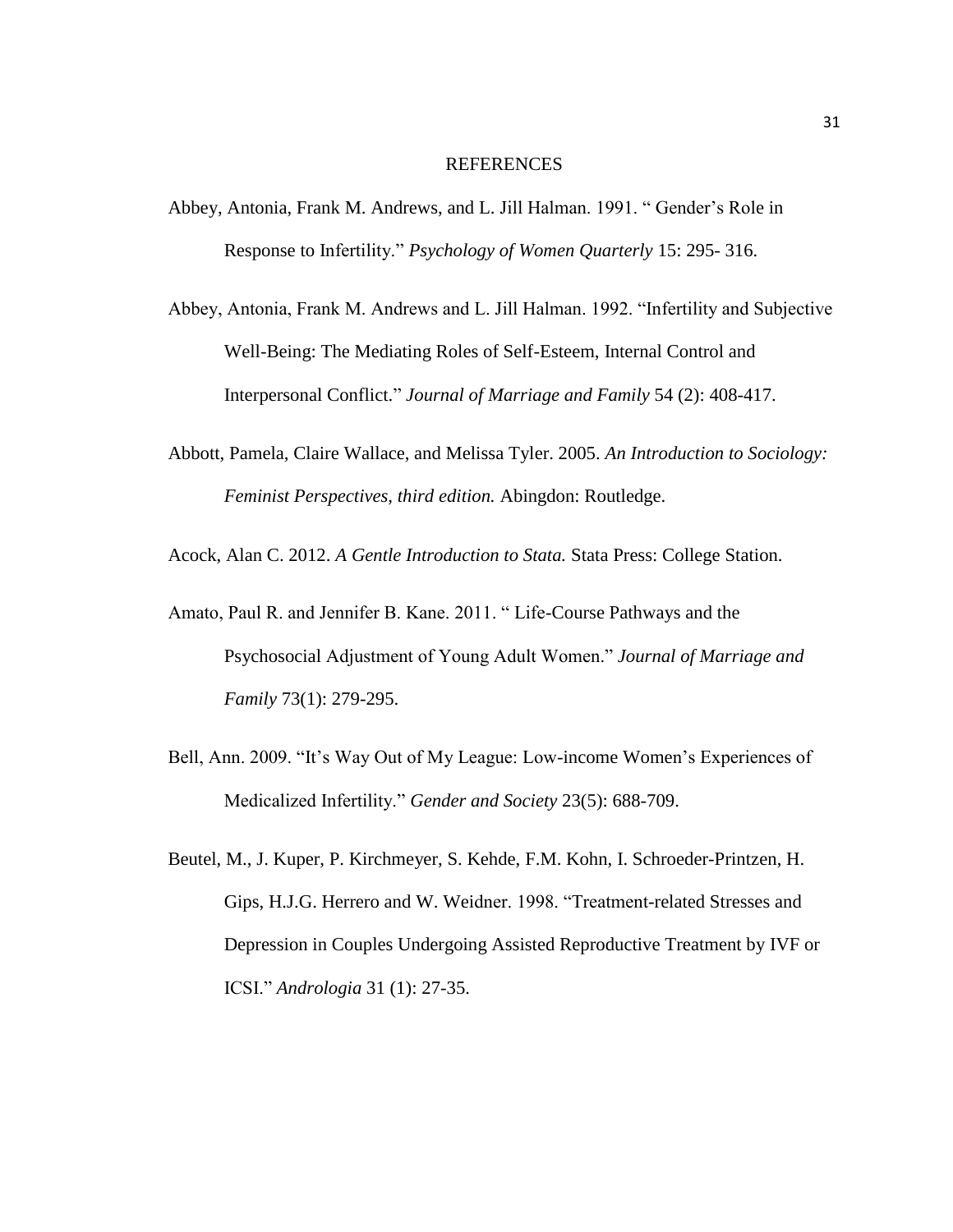- Borzumato-Gainey, Christine, Alison Kennedy, Beth McCabe, and Suzanne Degges-White. 2009. "Life Satisfaction, Self-esteem, and Subjective Age in Women across the Lifespan." *Adultspan* 8 (1): 29-42.
- Cast, Alicia D. and Peter J. Burke. 2002. "A Theory of Self-esteem." *Social Forces* 80 (3): 1041- 1068.
- Chandra, Anjani and Casey E. Copen. 2013. "Infertility and Impaired Fecundity in the United States, 1982-2010: Data from the national survey of family growth." *U.S. Department of Health and Human Services* 67(1-19)*.*
- Conley, James J. 1984. "The Hierarchy of Consistency: A Review and Model of Longitudinal Findings on Adult Individual Differences in Intelligence, Personality and Self-Opinion. *Personality and Individual Differences* 5: 11-26.
- Conrad, Peter and Kristin K. Barker. 2010. "The Social Construction of Illness: Key Insights and Policy Implications." *Journal of Health and Social Behavior* 51 (1): 67-79.
- Elliot, Marta. 1996. "Impact of Work, Family and Welfare Receipt on Women's Self-Esteem in Young Adulthood." *Social Psychology Quarterly* 59(1): 80-95.
- Gillespie, Rosemary. 2003. "Childfree and Feminine: Understanding the Gender Identity of Voluntary Childless Women." *Gender and Society* 17(1): 122-136.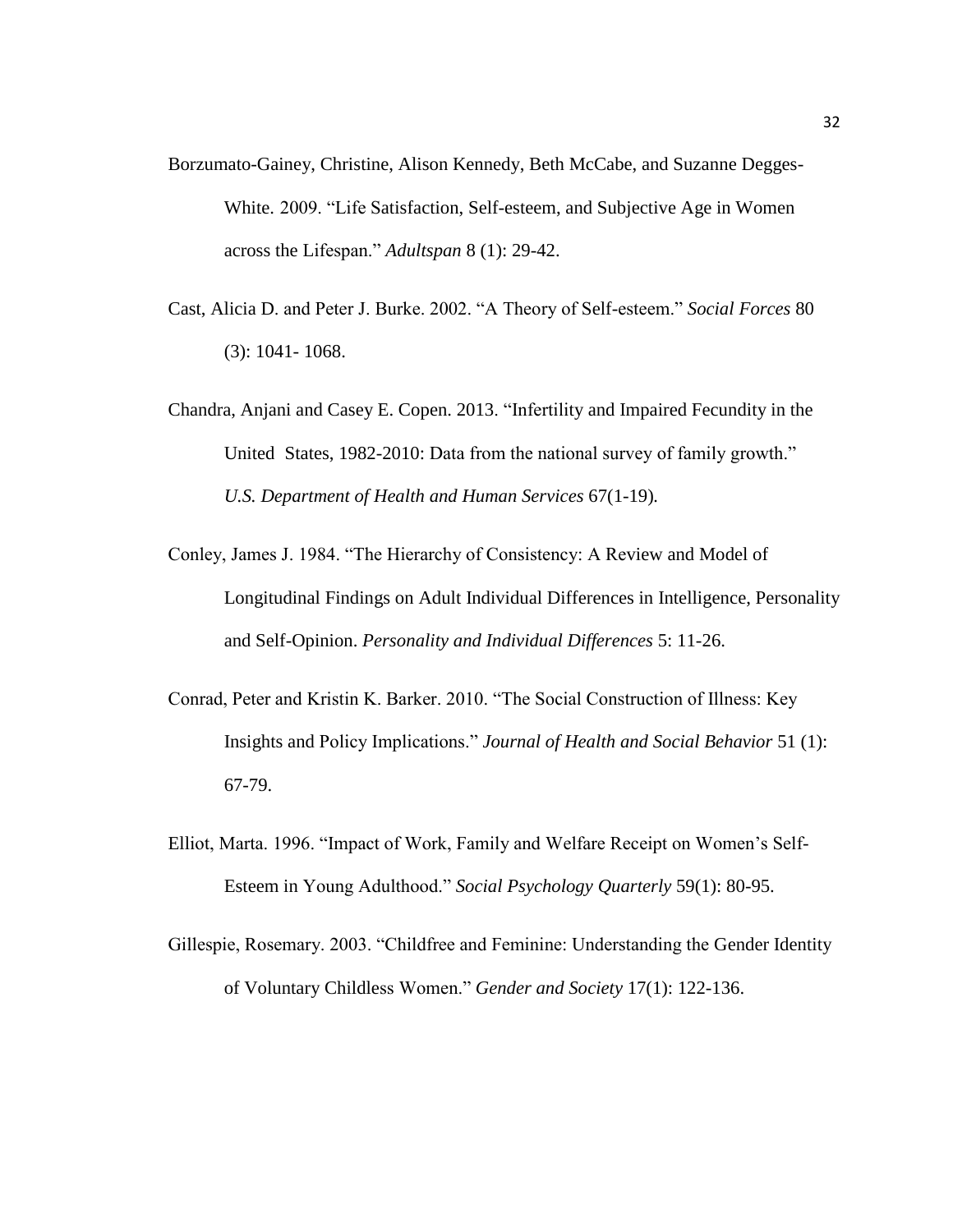- Glover, Lesley, Ashleigh McLellan, and Susan M. Weaver. 2009. "What Does Having a Fertility Problem Mean to Couples?" *Journal of Reproductive and Infant Psychology* 27(4): 401-418.
- Greil, Arthur L., 1991. *Not Yet Pregnant: Infertile Couples in Contemporary America*. New Brunswick, NJ: Rutgers University Press.
- Greil, Arthur L., Kathleen Slauson-Blevins, and Julia McQuillan. 2010. "The Experience of Infertility: A Review of Recent Literature." *Sociology of Health & Illness* 32 (1): 140-162.
- Greil, Arthur L., Julia McQuillan, Katherine Johnson, Katherine Slauson, and Karina M. Shreffler. 2010. "The Hidden Infertile: Infertile Women without Pregnancy Intent in the United States." *Fertil Steril* 93(6): 2080-2083.
- Greil, Arthur L., Julia McQuillan, Michelle Lowry and Karina M. Shreffler. 2011. "Infertility Treatment and Fertility-specific Distress: A Longitudinal Analysis of a Population-based Sample of U.S. Women." *Social Science and Medicine* 1-8.
- Hackney, Charles H. and Glenn S. Sanders. 2003. "Religiosity and Mental Health: A Meta-analysis of Recent Studies." *Journal for the Scientific Study of Religion* 42(1): 43-55.
- Harter, Susan and Nancy R. Whitesell. 2003. "Beyond the Debate: Why Some Adolescents Report Stable Self-Worth over Time and Situation, Whereas Others Report Changes in Self-Worth." *Journal of Personality* 71(6): 1027- 1058.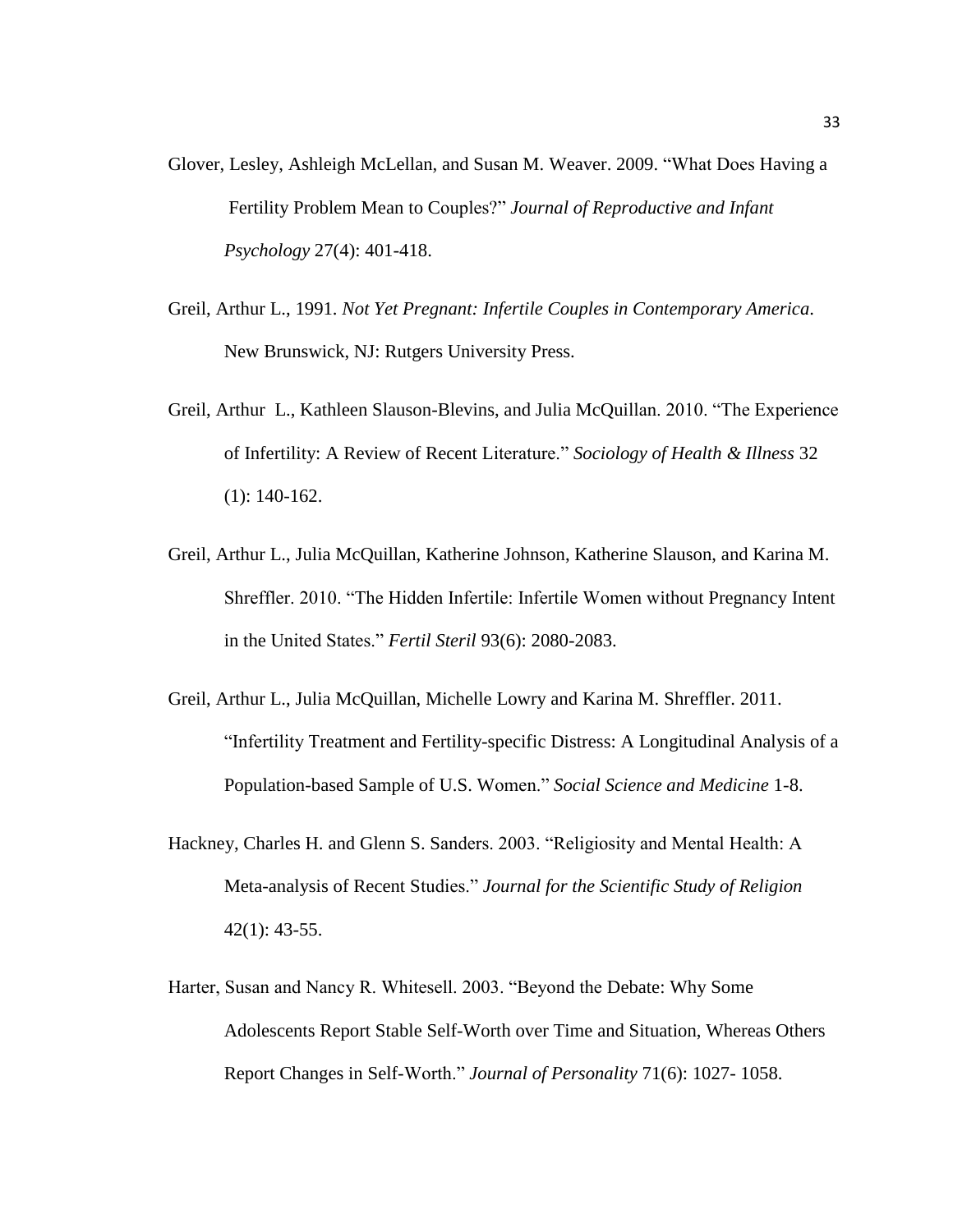- Henning, Kathrin and Bernhard Strauss. 2002. *Psychological and Psychosomatic Aspects of Involuntary Childlessness: State of Research at the End of the 1990s*. Ashland, OH: Hogrefe and Huber.
- Hughes, Everett Cherrington. 1945. "Dilemmas and Contradictions of Status." *American Journal of Sociology 50: 353-359.*
- Jacob, Mary Casey, Julia McQuillan, and A.L. Greil. 2007. "Psychological Distress by Type of Fertility Barrier." *Human Reproduction* 22 (3): 885-894.
- Johnson, David A. 2005. "Two-Wave Panel Analysis: Comparing Statistical Methods for Studying the Effects of Transitions." *Journal of Marriage and Family* 67(4): 1061-1075.
- Johnson, Katherine M. and Jasmine Fledderjohann. 2012. "Revisiting 'her' Infertility: Medicalized Embodiment, Self-identification, and Distress." *Social Science & Medicine* 1-9.
- Judge, Timothy A. 2009. "Core Self-Evaluations and Work Success." *Current Directions in Psychological Science* 18 (1): 58-62.
- Kaplan, Howard B. 1980. *Deviant Behavior in Defense of Self.* New York: Academic Press.
- Leary, Mark R. 1999. "Making Sense of Self-Esteem." *Current Directions in Psychological Science* (2): 32-35.
- McCormick, Terry M. 1980. "Out of Control: One Aspect of Infertility." *Journal of Obstetric, Gynecologic, & Neonatal Nursing* 9 (4): 205-206.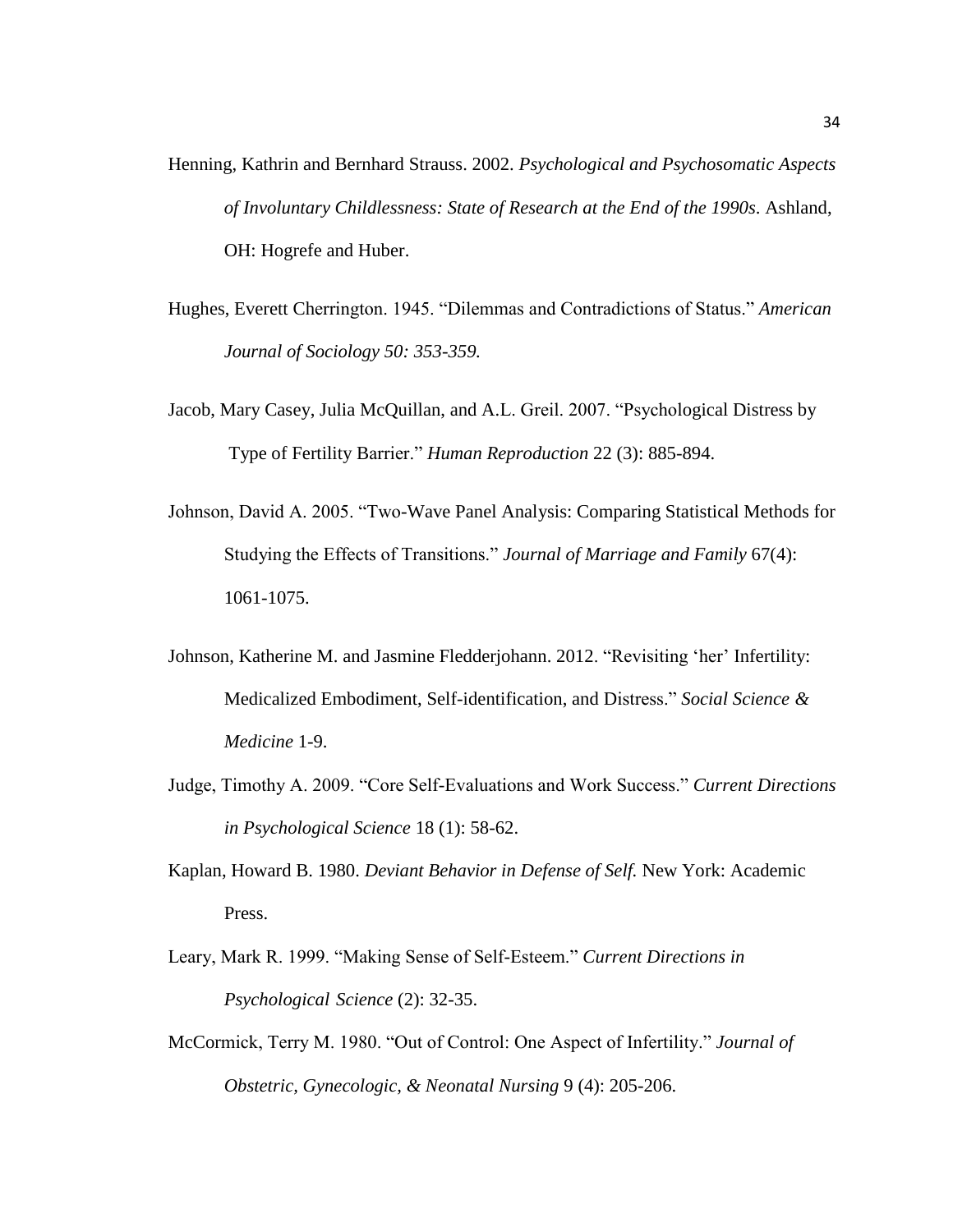- McLeod, Carolyn, and Julie Ponesse. 2008. "Infertility and Moral Luck: The Politics of Women Blaming Themselves for Infertility." *International Journal of Feminist Approaches to Bioethics* 1(1): 126-144.
- McQuillan, Julia, Arthur L. Greil, Lynn White, and Mary Casey Jacob. 2003. "Frustrated Fertility: Infertility and Psychological Distress among Women." *Journal of Marriage and Family* 65 (4): 1007-1018.
- McQuillan, Julia, Arthur L.Greil, and Rosalie A. Torres Stone. 2007. "Infertility and Life Satisfaction Among Women in the Contemporary United States." *Gender and Society* 22 (4): 477-496.
- McQuillan, Julia, Arthur L. Greil, Karina M. Shreffler, and Veronica Tichenor. 2008. "The Importance of Motherhood Among Women in the Contemporary United States." *Gender and Society* 22(4): 477-496.
- McQuillan, Julia, Arthur L. Greil, and Karina M. Shreffler. 2012. "Pregnancy Intentions Among Women Who do not Try: focusing on women who are okay either way." *Maternal & Child Health Journal* 15(2): 178-187.
- Mahlstedt, Patricia P. 1985. *"*The Psychological Component of Infertility*." Fertility and Sterility* 43(3): 335-346.
- Oates, Gary L. 1997. "Self-Esteem Enhancement Through Fertility? Socioeconomic Prospects, Gender and Mutual Influence." *American Sociological Review* 62 (6): 965-973.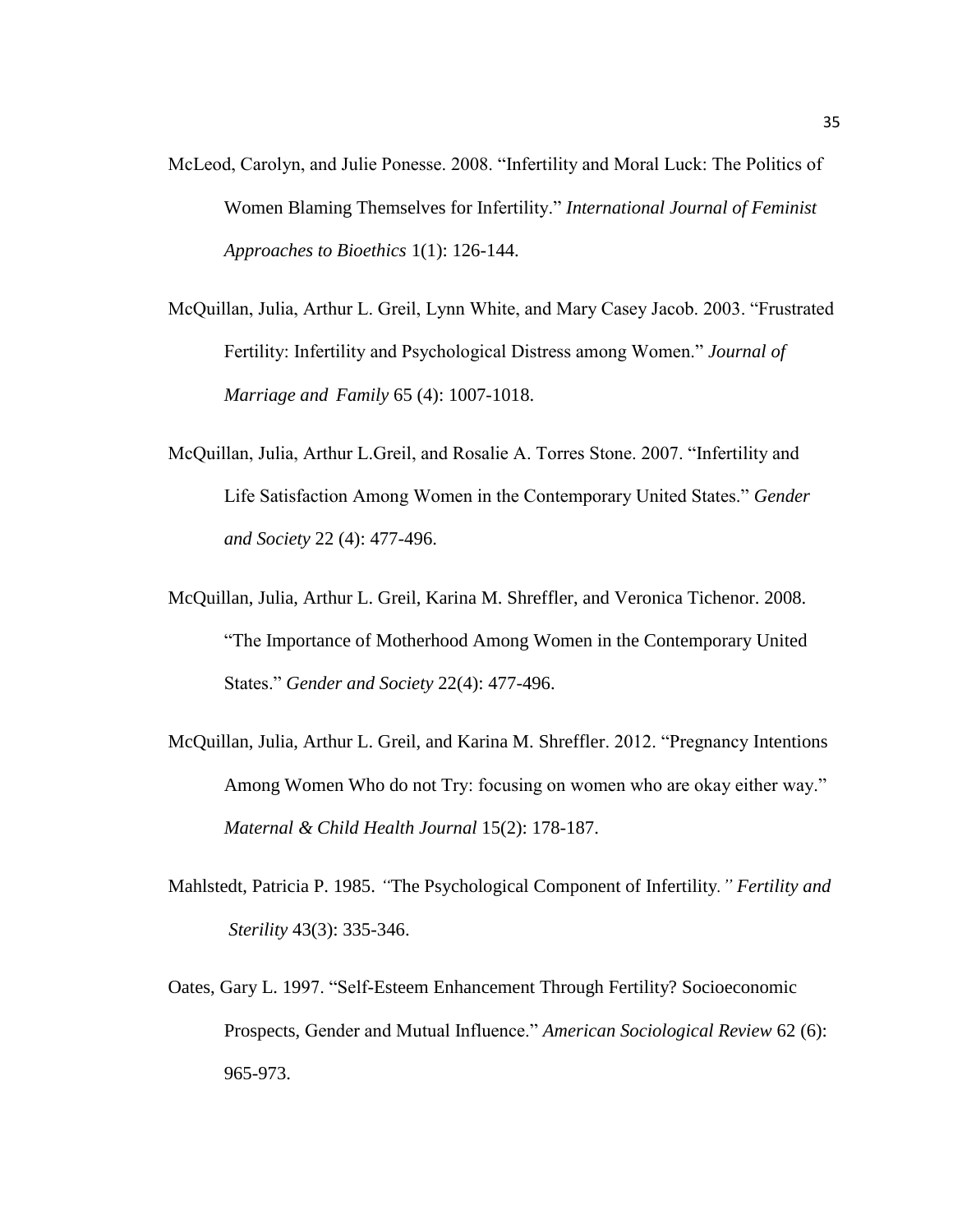- Parry, Diana C., and Kimberly J. Shinew. 2004. "The Constraining Impact of Infertility on Women's Leisure Life-styles." *Leisure Sciences:* 26(3): 295-308.
- Pearlin, Leonard I. and Carmi Schooler. 1978. "The Structure of Coping." *Journal of Health and Social Behavior* 19(1): 2-21.
- Pearlin, Leonard I., Morton A Lieberman, Elizabeth G. Menaghan and Joseph T. Mullan. 1981. "The Stress Process." *Journal of Health and Social Behavior* 22: 337-356.
- Reilly, Thomas, Doris Entwisle, and Susan Doering. 1987. "Socialization into Parenthood: A Longitudinal Study of the Development of Self-Evaluations." *Journal of Marriage and Family* 49: 295-308.
- Ridgeway, Celia L. and Shelley J. Correll. 2004. "Motherhood as a Status Characteristic." *Journal of Social Issues* 60: 683-700.

Rosenberg, Morris. 1979. *Conceiving the Self.* Basic Books.

- Rosenberg, Morris. 1990. "The Self-Concept: Social Product and Social Force." Pp. 593- 624 in *Social Psychology*: *Sociological Perspectives*, edited by Morris Rosenberg and Ralph H. Turner.
- Sacco, William P. and Vicky Phares. 2001. "Partner Appraisal and Marital Satisfaction: The Role of Self-Esteem and Depression." *Journal of Marriage and Family* 63(2): 504-513.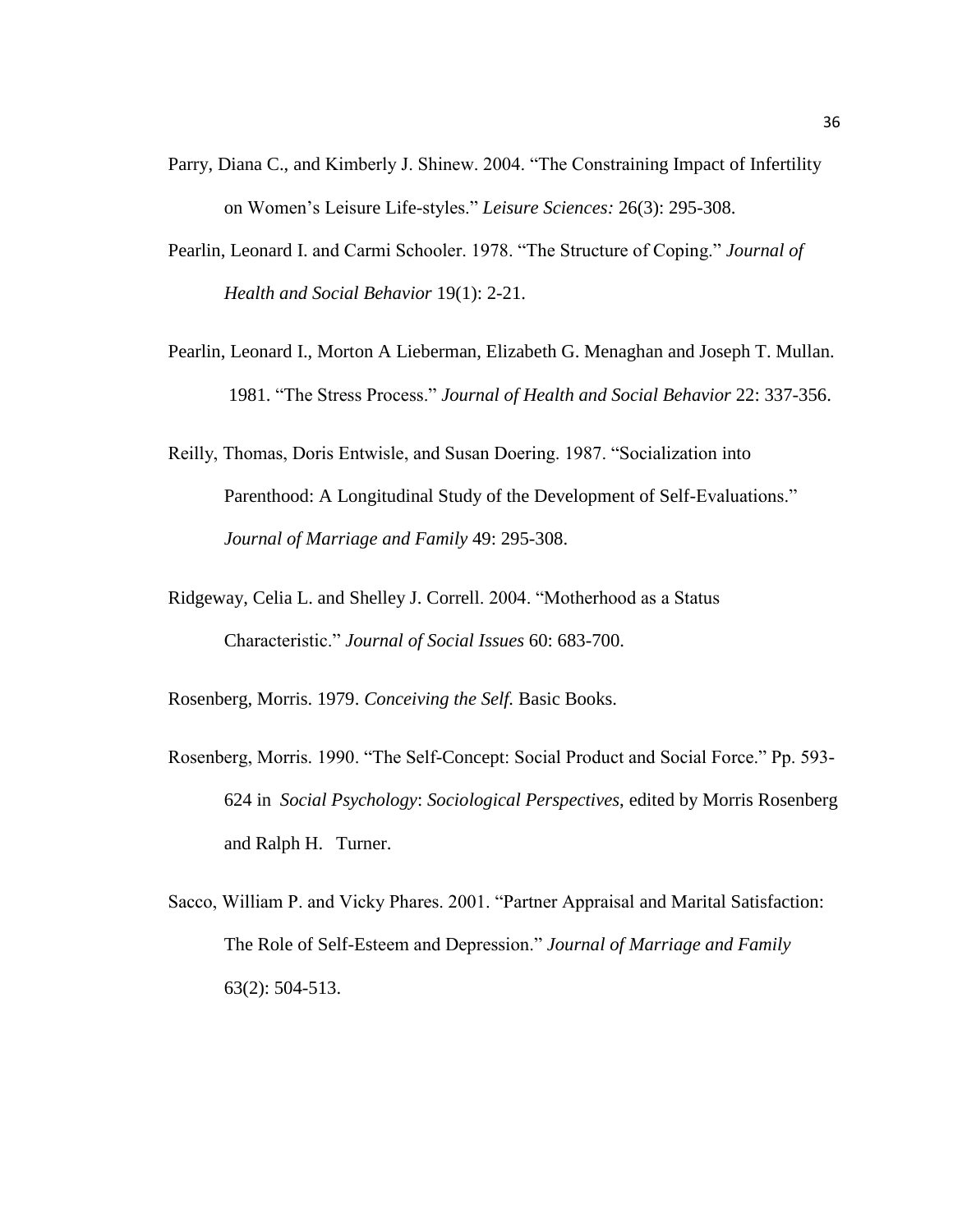- Schieman, Scott. 2008. "The Education-Contingent Association Between Religiosity and Health: The Differential Effects of Self-Esteem and the Sense of Mastery." *Journal for the Scientific Study of Religion* 47(4): 710-724.
- Stryker, Sheldon and Peter J. Burke. 2000. "The Past, Present, and Future of an Identity Theory." *Social Psychology Quarterly* 63 (4): 284-297.
- Taubam, Orit, Ben-Ari, Shirley Ben Shlomo, Eyal Sivan, and Mordechay Dolizki, 2009. "The Transition to Motherhood: A Time for Growth." *Journal of Social and Clinical Psychology* 28 (8): 943- 970.
- Thoits, Peggy A. 1992. "Identity Structures and Psychological Well-being: Gender and Marital Status Comparisons." *Social Psychology Quarterly* 55 (3): 236-256.
- Thoits, Peggy A. 2011. "Mechanisms Linking Social Ties and Support to Physical and Mental Health." *Journal of Health and Social Behavior* 52(2): 145-161.
- Trzesniewski, Kali H., M. Brent Donnellan, and Richard W. Robins. 2003. "Stability of Self-Esteem Across the Life Span." *Journal of Personality and Social Psychology* 34 (1): 205-220.
- Ulrich, Miriam and Ann Weatherall. "Motherhood and Infertility: Viewing Motherhood through the Lens of Infertility." *Feminism & Psychology* 10: 323-336.

Ussher, Jane M. 1989. *The Psychology of the Female Body.* London: Routledge.

Ventura, June L., O. Ray Fitzgerald, Deloris E. Koziol, Sharon N. Covington, Vien H. Vanderhoof, Karim A. Calis, and Lawrence M. Nelson. 2007. "Functional Well